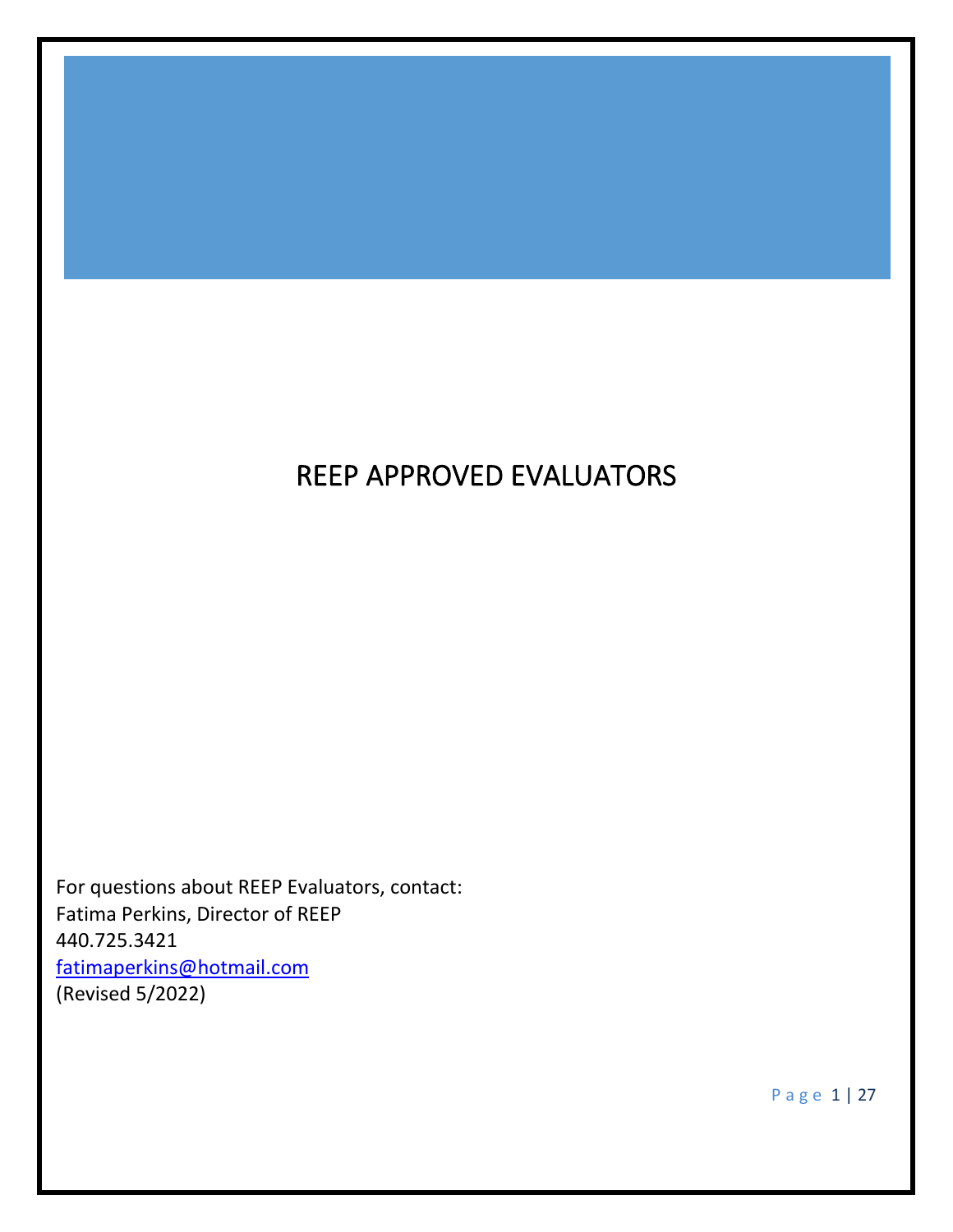# **Table of Contents**

P a g e 2 | 27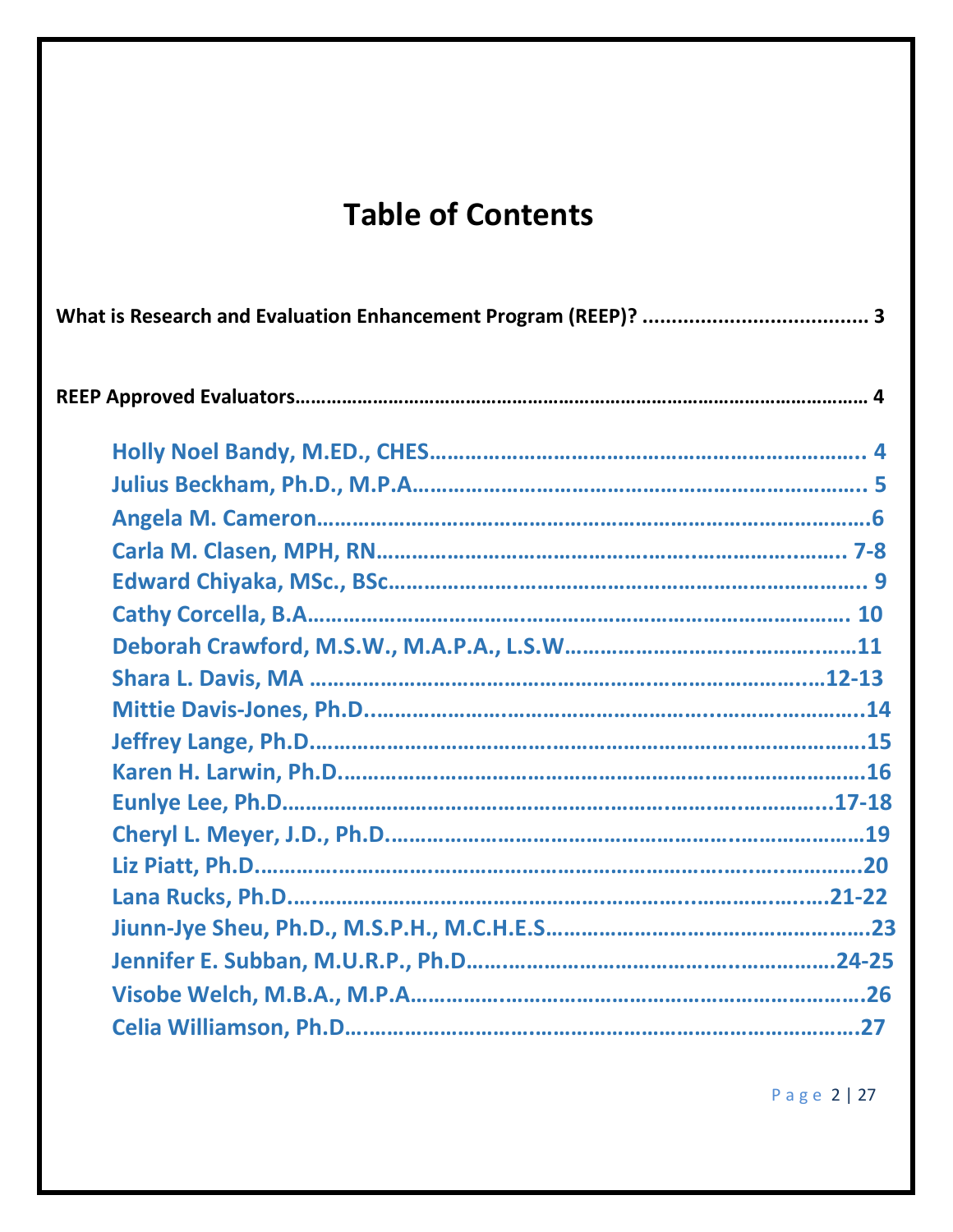# **Research and Evaluation Enhancement Program (REEP)**

**What is the Research and Evaluation Enhancement Program?** The **Research and Evaluation Enhancement Program** (REEP) is a uniform, culturally competent, and scientifically sound evaluation system for the minority health projects funded by the Ohio Commission on Minority Health (OCMH). Established in 2005, REEP brings together evaluation experts throughout Ohio who have experience evaluating health research projects. Its purpose is to promote health disparity research; facilitate community-academic partnerships; improve the evaluation of minority health promotion projects; and build the capacity of community organizations that provide health services to diverse populations. The "REEP Evaluation Guidance for Health Grant Proposals" is the evaluation model utilized by each of the Commission's grant programs. OCMH grantees are mandated to establish a relationship with a REEP-approved evaluator before implementing one of the Commission-funded grants, such as Demonstration and Local Offices of Minority Health Grants. A REEP-approved evaluator is responsible for attending grantee site visits and conducting necessary data analysis and project evaluation to ensure the successful completion of all grant outcomes. REEP evaluators are assigned to various grant projects and contracted to engage, support, and assist grantees. REEP evaluators may not commit to more than two projects per OCMH funding area. REEP is led by a panelist of seasoned evaluators to guide the technical assistance aspect of the program and provide support to REEP-approved evaluators.

A list of *REEP-approved evaluators* is provided to all OCMH grantees to assist them with identifying and contracting with an evaluator. Who are REEP Evaluators? Evaluators are selected based on their credentials, education, and minority health project evaluation experience. Approved-REEP evaluators must regularly engage with OCMH grantees to ensure projects are thoroughly evaluated and all evaluation results are clearly communicated in quarterly reports to OCMH, as well as the REEP Panel. Qualified evaluators will demonstrate the following attributes:

- Communication Skills: REEP evaluators must work closely with grantees to monitor project evaluation; provide feedback on quarterly reports; assist grantees with the submission of quarterly reports; and discuss project evaluation plan during grantee site visits with OCMH.
- Flexibility: The time commitment of an approved evaluator depends on the evaluation needs of grantee. The quarterly report due dates, as well as site visit dates, are provided in advance. Be aware that project details may need to be modified during the grant cycle.
- Cultural Competency: Experience evaluating projects focused on racial and ethnic populations, along with demonstrated exposure to cultural competency concepts, are mandatory.
- Being Proactive: To ensure project success and the timely submission of grant reports, evaluators may need to reach out to assigned grantees, instead of waiting to be contacted by the grantee.

## **Are You Interested in Being a REEP-Approved Evaluator**?

The Commission desires a diverse cadre of evaluators. OCMH seeks evaluators from various backgrounds, including academia, government, nonprofit, and community settings. If you are interested in this opportunity, please submit your CV/resume, and two work samples: **fatimaperkins@hotmail.com.** If you have any questions about the process, contact Fatima Perkins, REEP Director at 440.725.3421. Upon receipt of your submission, you will receive a response. For more information about the Ohio Commission on Minority Health, visit the OCMH website at www.mih.ohio.gov or email minhealth@ocmh.state.oh.us.

P a g e 3 | 27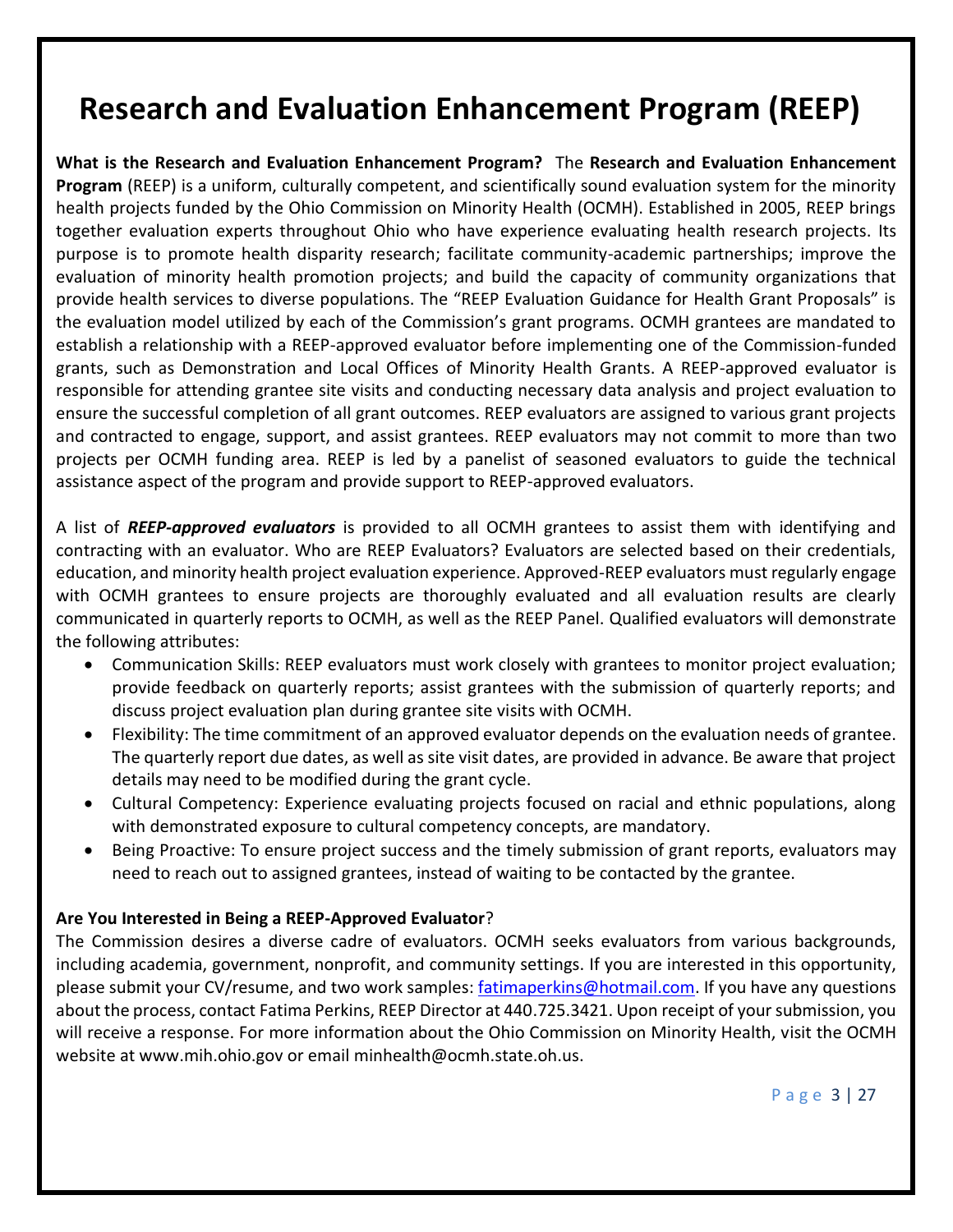# **REEP Approved Evaluators**

## **Holly Noel Bandy, M.ED., CHES**

### **Contact Information Holly Noel Bandy**

17386-Westerville Rd Beloit, Ohio 44609 PHONE: 330-614-0550 [Hnbandy2@gmai.com](mailto:Hnbandy2@gmai.com)

### **Areas of Interest/Expertise**

Interest: minority issues in the areas of health, education, and community Expertise: Community outreach, partnerships, research, and evaluation.

### **Recent Projects**

**2019-Present Youngstown State University, Ohio -** Research and Evaluation Associate Center for Human Services and Development (i.e., Ohio Department of Education grants, Ohio Department of Higher Education grants, Ohio Governor's Faith-Based initiative grants)- Provided program management for various grants and community programs.

Youngstown State University - Supervised and managed YSU Explore Afterschool program staff and grant compliance, including budget management.

Ohio Department of Education grants, Ohio Commission of Minority Health grants, and Regional HUB grant)- Provided Evaluation services to community organizations and university staff/faculty.

**2017-2019-Kent State University, Ohio** -Outreach Program Officer -Developed, implemented, and evaluated programs that targeted mental health prevention education for Kent State University Students.

**2016-2017-Akron Children's Hospital, Ohio -** Health Specialist - Assisted with the planning, implementation, and evaluation of various community outreach events including, identifying, and prioritizing community health needs. Acted as a liaison to organizations requesting hospital participation in community activities.

P a g e 4 | 27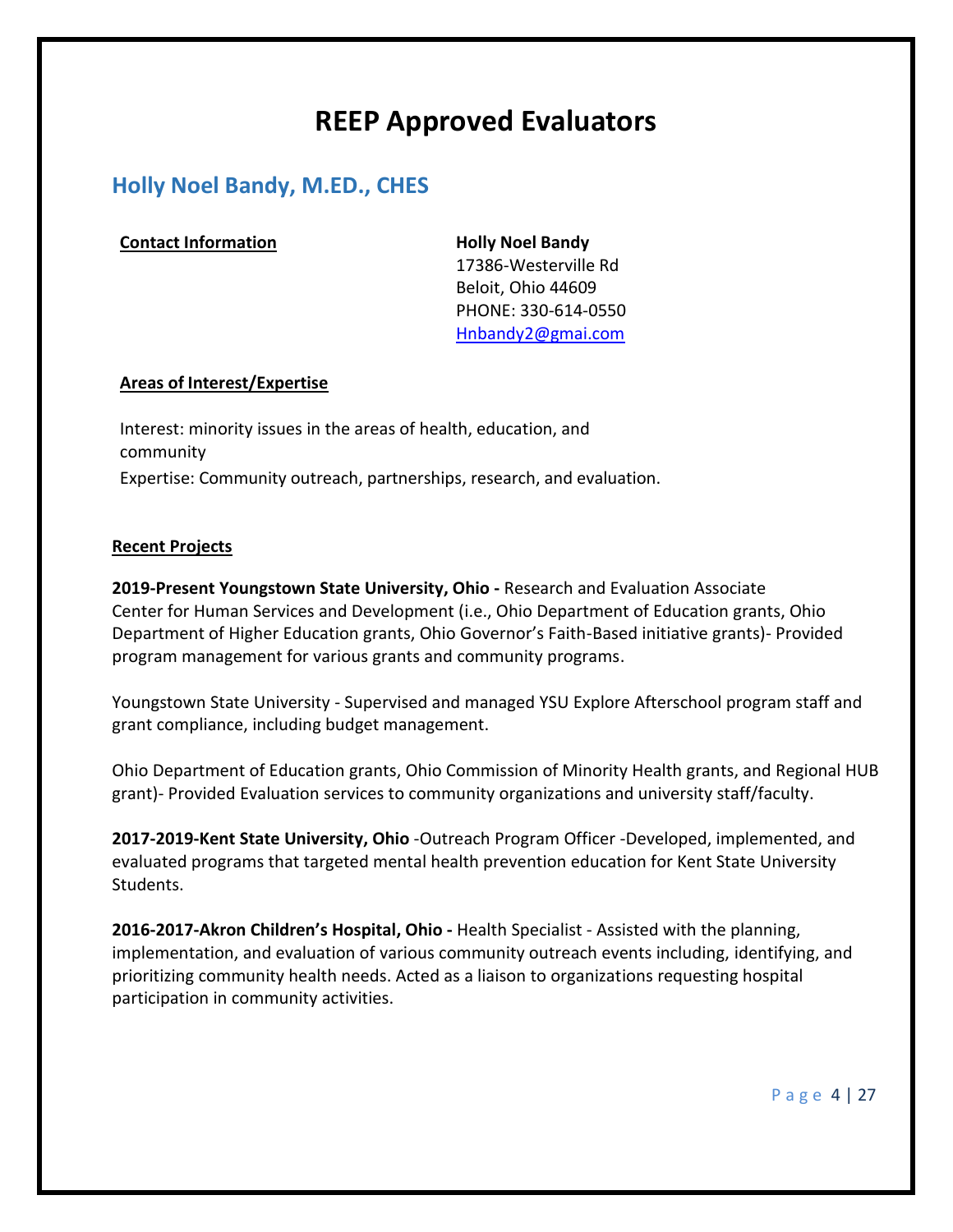## **Julius Beckham, Ph.D., M.P.A.**

**Contact Information** Julius Beckham Ph.D., MPA Asst. Dir. of Student ServicesWright State University 665 Ridgedale Rd. Dayton, OH. 45406 PHONE: 937-313-8642 [JuliusBeckham@sbcglobal.net](mailto:JuliusBeckham@sbcglobal.net)

## **Areas of Interest/Expertise**

Interest: minority issues in the areas of health, education, and communityExpertise: public education, people with disabilities, psychology

#### **Recent Projects**

**Beckham, J. (2016, April). Fairborn, Ohio sign code comparison: Public policy research** This project compared Fairborn, Ohio's sign code ordinances to local and national sign code ordinances to find evidence if Fairborn's sign code was too restrictive to business development.

**Beckham, J. (2015, November). Sunlight Village: Program Grant for Sunlight Village** This project helped a local nonprofit to fund the Living Village Program. The goal is to increase the awareness and accessibility of preventive education and direct counseling to young ladies and young men (ages 14-25) about infant mortality.

P a g e 5 | 27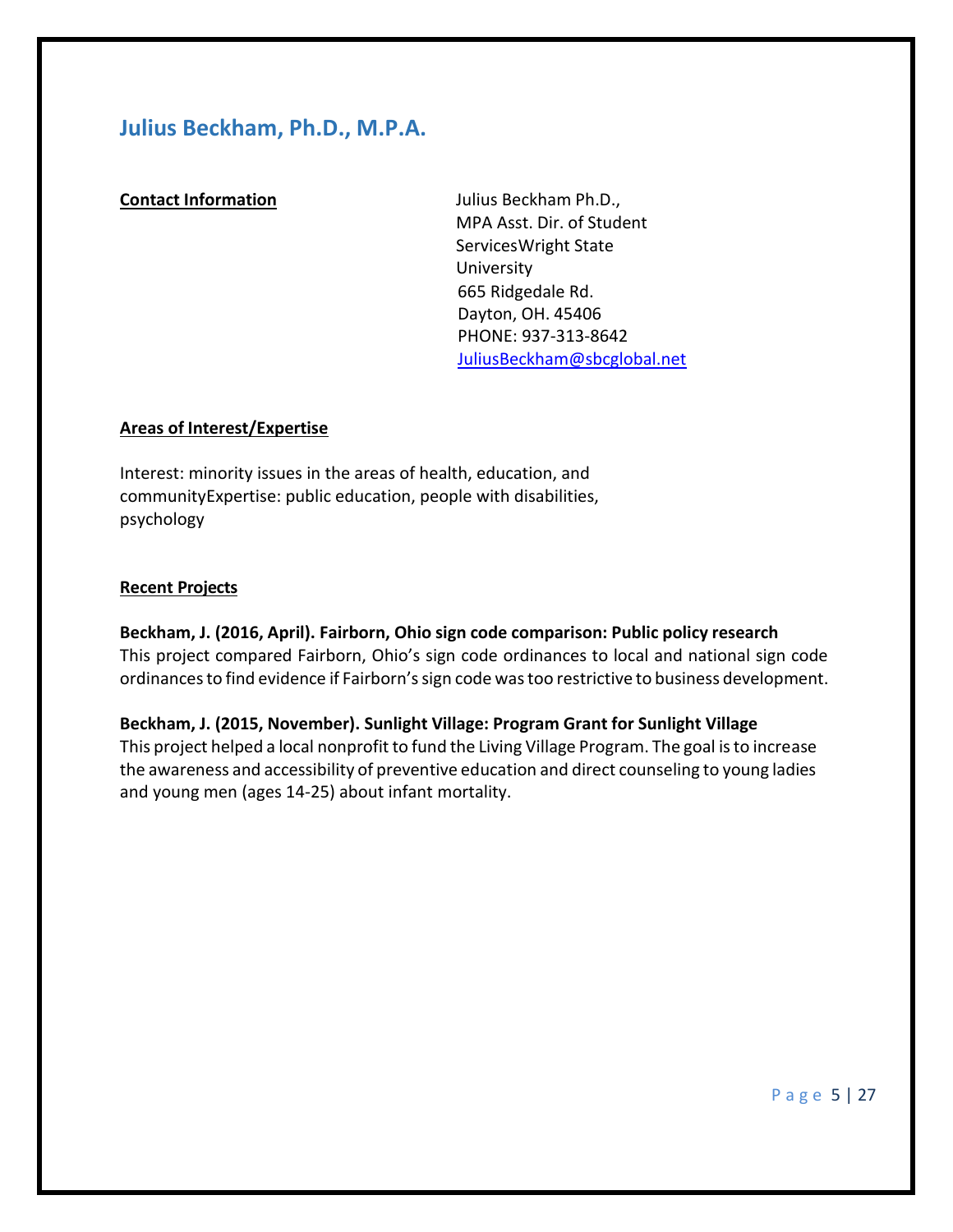## **Angela M. Cameron**

**Contact Information 1 University Plaza Office:** Beeghly College of Education, Room 4402 Youngstown, Ohio 44555 Cell: (330) 719-1323 (330) 941-3469 E-mail: **[amcameron@ysu.edu](mailto:amcameron@ysu.edu)**

### **Areas of Interest/Expertise**

Interests: Motivational Interviewing, Sustainability & Funding

**Licenses:** 1100500 - Licensed Practicing Clinical Counselor through Ohio Counseling, Social Work, Marriage & Family Therapists Board  $\triangleright$  Licensed School Counselor through Ohio Department of Education

### **Recent Projects:**

Ohio Educators Workforce Grant – Ohio Department of Higher Education \$200,000; Summer Learning and Afterschool Opportunities Grants; Cadence Care – Niles – Afterschool Expand; Cadence Care – Niles – Summer Create Angela M. Cameron - 5 - ;Cadence Care – Liberty – Afterschool Create; Cadence Care – Liberty – Summer Create; Ohio Urban Renaissance – Afterschool Expand ;Ohio Urban Renaissance – Summer Create; OCCHA – Afterschool Create; OCCHA – Summer Expand ; Lordstown – Afterschool Create ;Lordstown – Summer; United Way of Youngstown & Mahoning Valley – Professional Developments \$6,380; Action for Leadership Professional Development \$6,300 ; REEP Panel Evaluation \$19,000;Leadership Summit – Trumbull County Mental Health & Recovery Board \$8,250;Ohio Deans Compact – Dual Licensure Program \$225,000; United Way Evaluation of 21st CCLC program \$42,670;Ohio Deans Compact – Special Education \$125,000;Ohio Deans Compact – Literacy \$30,000 ;Institute of Educational Sciences Not Awarded; OhioCorp – Ohio Department of Higher Education \$500,000 ➢ Innovative Approaches to Literacy ;United Way Not Awarded ; LaBrae Local School District Not Awarded ;Trio: Upward Bound Math & Science Not Awarded; Striving Reader's Grant: Youngstown City School District Not Awarded ;Administration on Community Living – Administration on Aging Not Awarded; Building Youth Resiliency – TANF Funding \$35,000; Ohio Department of Job and Family Services – TANF Funding \$1 million.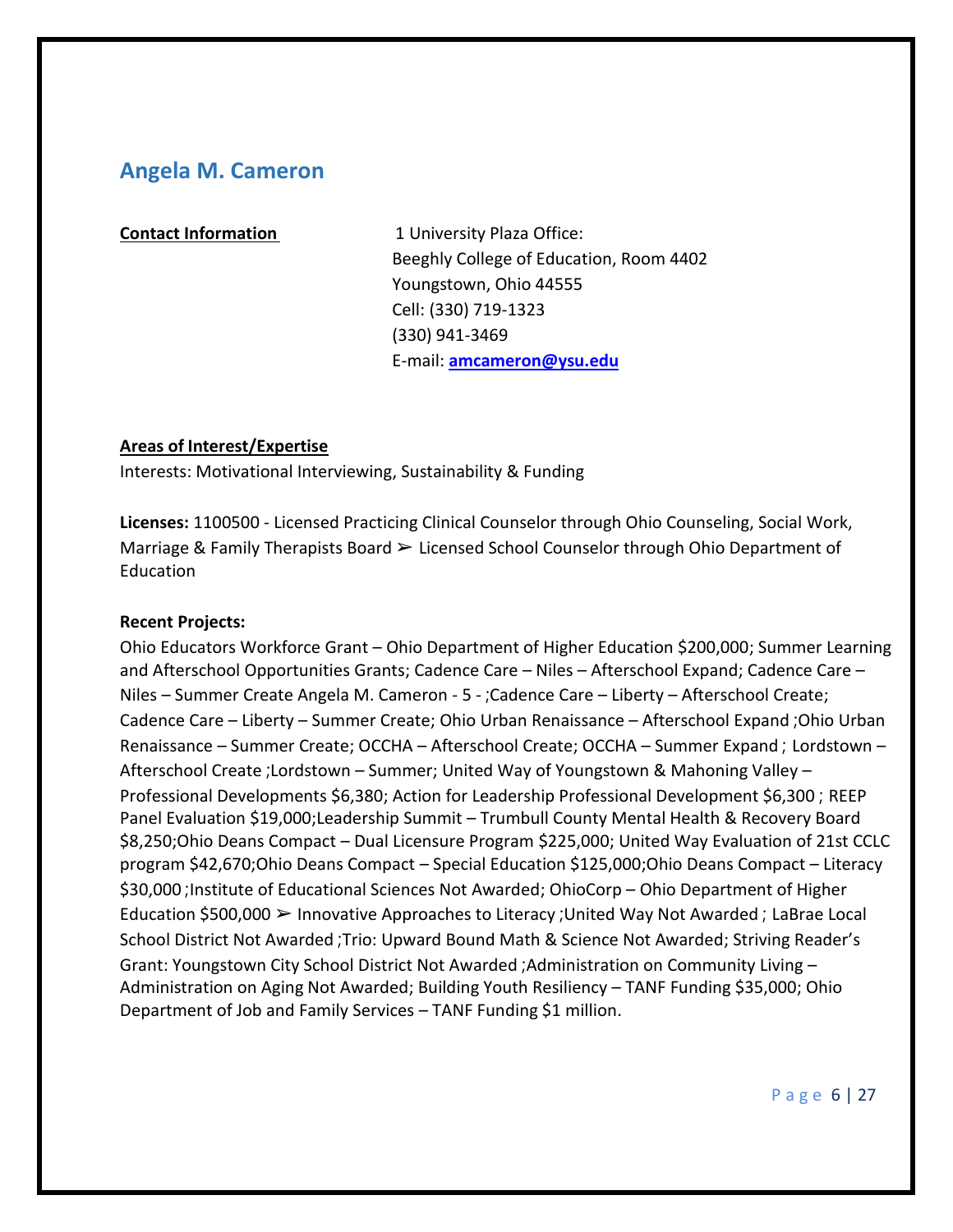## **Carla M. Clasen, MPH, RN**

## **Contact Information** The Rucks Group

714 E. Monument Ave.Dayton, OH 45402 Work phone: 937-242-7024 Mobile: 937-272-5507 [cclasen@therucksgroup.com](mailto:cclasen@therucksgroup.com)

## **Areas of Interest/Expertise**

Interest: Minority issues in the areas of health, education, and communityExpertise: public education, people with disabilities, psychology

## **Recent Grant Projects**

## *Evaluation of the Innovation Mission, Sisters of Charity Foundation of Cleveland*

The Rucks Group is providing external evaluation for this project, addressing the questionsof 1) to what extent did fellows gain skills necessary to develop and carry out innovations.

2) what program elements were most and least effective; 3) how did the stage and nature of the fellows' ideas impact their success; and 4) what innovations were developed duringthe 18 months of the project and where are they headed after the fellowship. Methods include survey of the fellows, feedback from fellows re: professional development workshops, periodic interviews with the fellows and stakeholders of the project, and documents review.

## *Cleveland Office of Minority Health*

The Rucks Group is providing external evaluation assessing to what extent the COMH is successfully meeting goals and outputs related to the five competencies identified by the Ohio Commission on Minority Health: 1) monitor and report the health status of minority populations; 2) inform, educate, and empower people; 3) mobilize community partnershipsand action; 4) develop policies and plans to support health efforts; and 5) build sustainability for the local office. Methods include documents review, analysis of feedback from presentations done by the COMH, survey of Advisory Board members, and discussion with the Director of the COMH.

## *Evaluation of the Maternal, Infant, and Early Childhood Home Visiting Program FamilyEngagement and Retention Efforts in Ohio* **Department of Health**

Measurement Resources Company (MRC) and The Rucks Group collaborated with the Ohio Department of Health to conduct an evaluation to assess the impact of how the

P a g e 7 | 27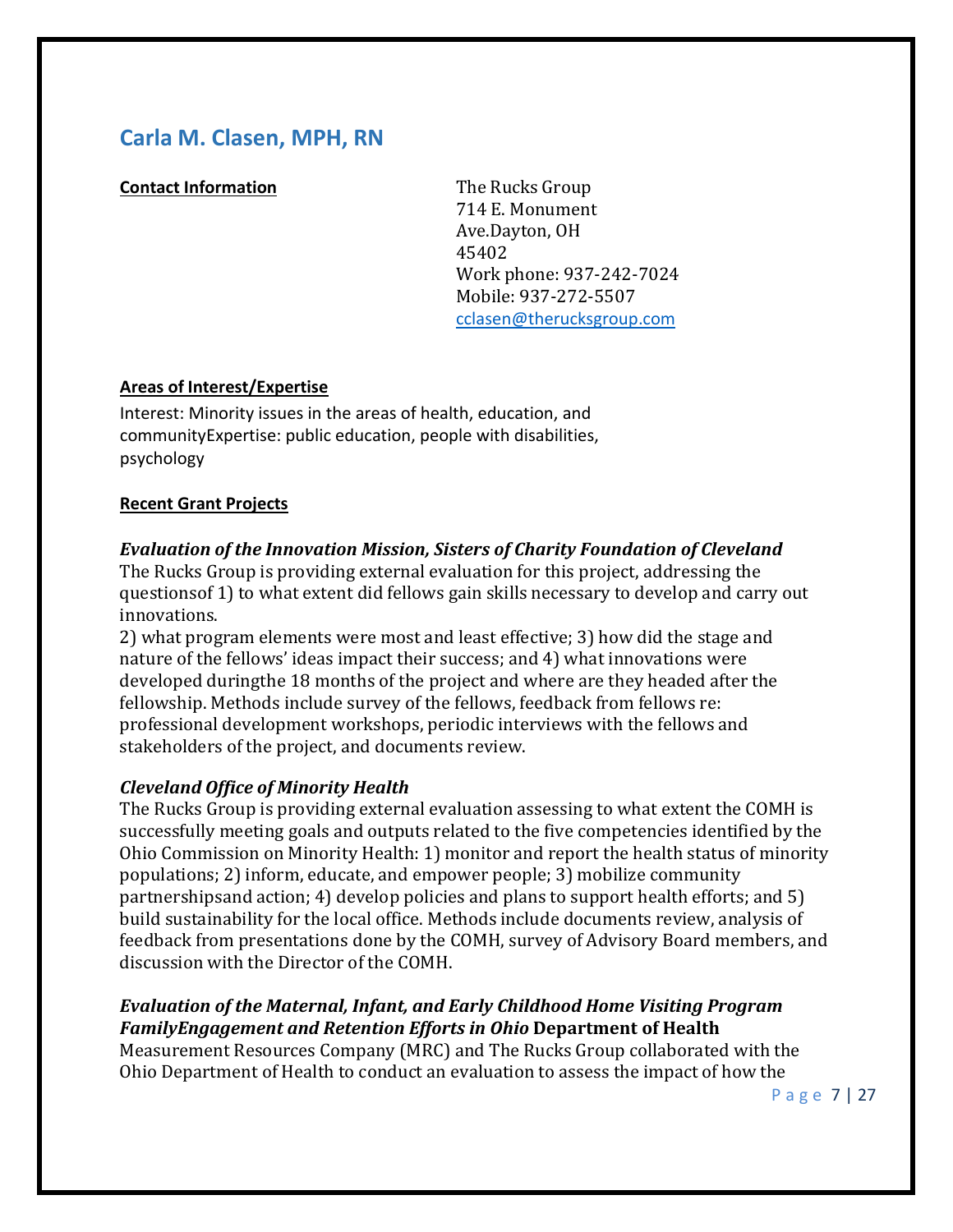engagementof families affects retention of families in the home visiting program. Methods included observation of home visits, survey of families and home visitors. Analysis looked at the association of family characteristics, home visitor characteristics, and family engagement inhome visiting with retention in the program.

## **Clasen, C. (The Rucks Group) (2014)** *Evaluation of the Center for Allaying HealthDisparities through Research and Education (CADRE)* **Central State University**

The purpose of the CADRE Project was to enhance research infrastructure and capacity at Central State University to increase faculty research and encourage minority students to pursue graduate studies in the biomedical sciences. The project had four majorcore foci: 1) enhancement of research facilities and technology; 2) strengthen organizational structure, administrative and research infrastructure; 3) enhance faculty research development and training; and 4) promote academic enrichment programs in basic research methodologies for students. Methods included documents review and faculty interviews.

## *Design of an Evaluation Framework for Programs Targeted to Improvement ofMinority Health*

A statewide multidisciplinary team generated a culturally appropriate evaluation system for use in assessing the outcomes of Commission-funded health promotion, disease prevention, and health education projects addressing the needs of African Americans, AsianAmericans, Latinos, and Native Americans. A guidance manual has been prepared which identifies for grantees the process of developing a logic model and evaluation plan, specifies the need for outcome indicators that reflect actual behavioral change, and defines process indicators. The need for culturally appropriate evaluation methods is stressed, and examples of instruments that have been validated with minority groups are included.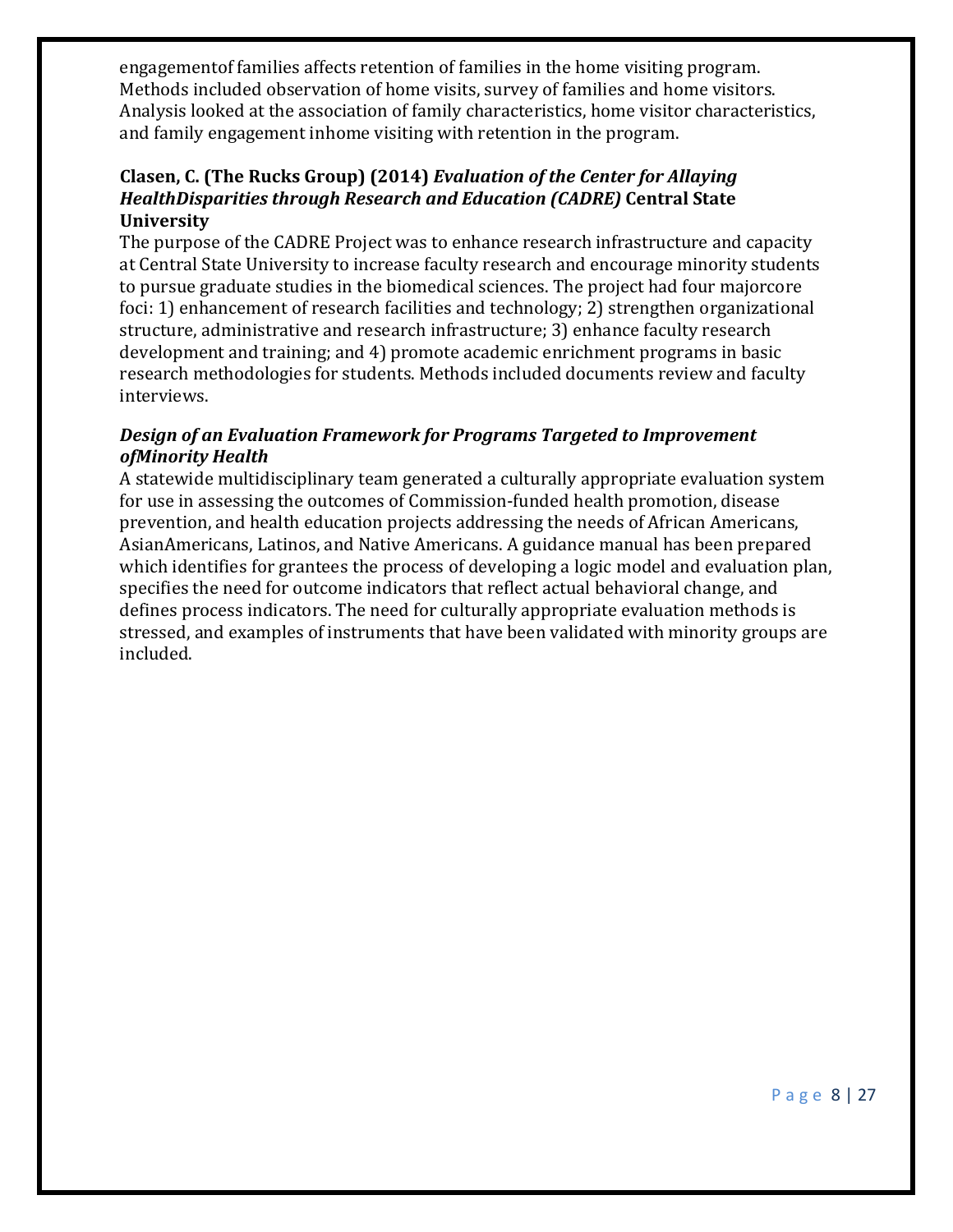## **Edward Chiyaka, MSc., BSc.**

**Contact Information** Edward Chiyaka, MSc. BSc. Kent State University 330-274-6679 [echiyaka@kent.edu](mailto:echiyaka@kent.edu)

### **Areas of Interest/Expertise**

**Interest:** Health economics, health policy research and program evaluation using bigdata, survival analysis, and outcomes research.

**Expertise:** Public Health, Health Policy, Project Evaluation, Statistical Research Methods.

### **Sample Recent Projects**

**Chiyaka, E. (2016, November). Pathways Innovative Intervention Evaluation.** This is a community-based intervention which has existed for more than a year and is ongoing. The program targets adults who are at risk or have chronic conditions in the Toledo-Lucas county area and it seeks to improve healthcare access and health outcomes. Community Health Workers perform an assessment to determine the Pathways to be opened for each client who isenrolled into the program and all program activities are monitored through a central HUB. The HUB utilizes a "fee for performance" payment model where care coordinating agencies are paidbased on specific, measurable outcomes they achieve with their clients. Results indicate that the program was successful in its first year.

**Chiyaka, E. (2012, October). An Evaluation of the Use of Point of Care PIMA CD4 Cell Count Machines for HIV Positive Women and their Families in Maternal Newborn and Child Health (MNCH) Settings in Seven Districts in Zimbabwe.**

This community-based intervention lasted one year and targeted pregnant women and their families in seven districts of Zimbabwe. Women who presented themselves for antenatal care were provided counselling services and were tested for HIV using portable point of care machines and results were given within a 20-minute window. The women and their families were provided with education on the importance of knowing their status to protect the unborn child. Results indicate that the program was successful, and it was scaled up to cover all districts in Zimbabwe.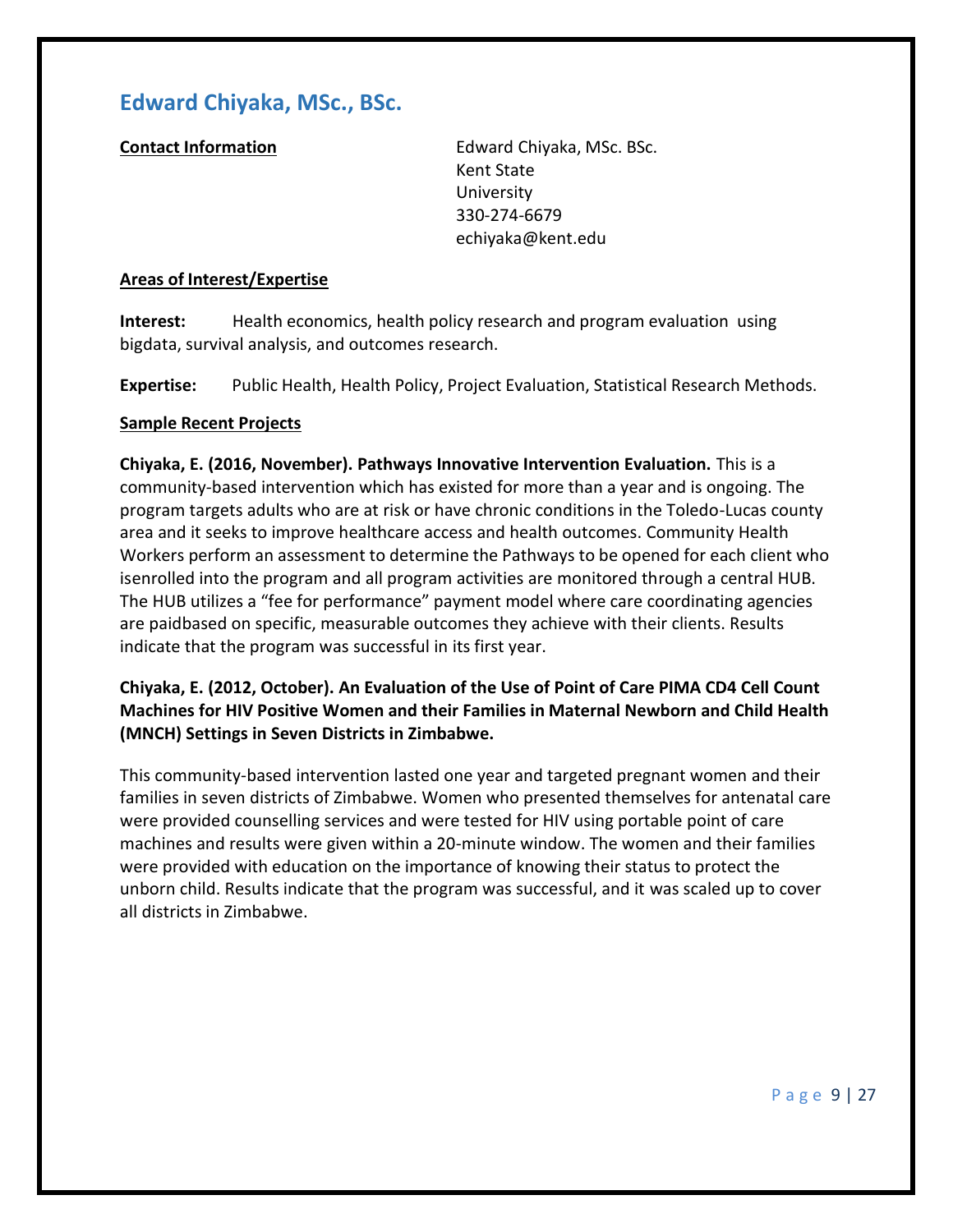## **Cathy Corcella, B.A.**

## **Contact Information** Cathy Corcella, B.A.

Economist/Grant Writer 361 N Ardmore Road Columbus, Ohio, 43209 Phone: 614-252-3023/ Email: [cathy.corcella@gmail.com](mailto:cathy.corcella@gmail.com)

## **Areas of Interest/Expertise**

Primary Care, Primary and Behavioral Health Care Integration, Health Disparities, Chronic Disease Management, Medication Assisted Treatment

## **Recent Evaluation Projects**

Recovery Consultants of Atlanta: Health Resources and Services Administration Community Health Center Program 2015 Uniform Data System evaluation report

Charlotte Community Health Clinic: Health Resources and Services Administration CommunityHealth Center Program 2015 Uniform Data System evaluation report

Firelands Counseling and Recovery Services: Substance Abuse and Mental Health Services Administration Primary and Behavioral Health Care Integration Cohort V and Cohort VIII grantee on-going evaluation

Firelands Regional Medical Center: Susan G. Komen for the Cure Northwest Ohio Affiliate community grant funding mid-year and final evaluation report.

## **Recent Grant Projects**

- o Health Partners of Western Ohio: U.S. DHHS Substance Abuse Expansion \$677,083Recovery Consultants of Atlanta: U.S. DHHS New Access Point \$1,206,667 Charlotte Community Health Clinic: U.S. DHHS New Access Point \$1,206,667
- o Firelands Counseling and Recovery Services: U.S. DHHS Primary and Behavioral Health CareIntegration \$1,536,012
- o Mental Health and Recovery Services Board of Seneca, Sandusky, and Wyandot Counties: OhioMHAS \$298,514
- o Bradfield Community Association: Ohio DOE \$85,000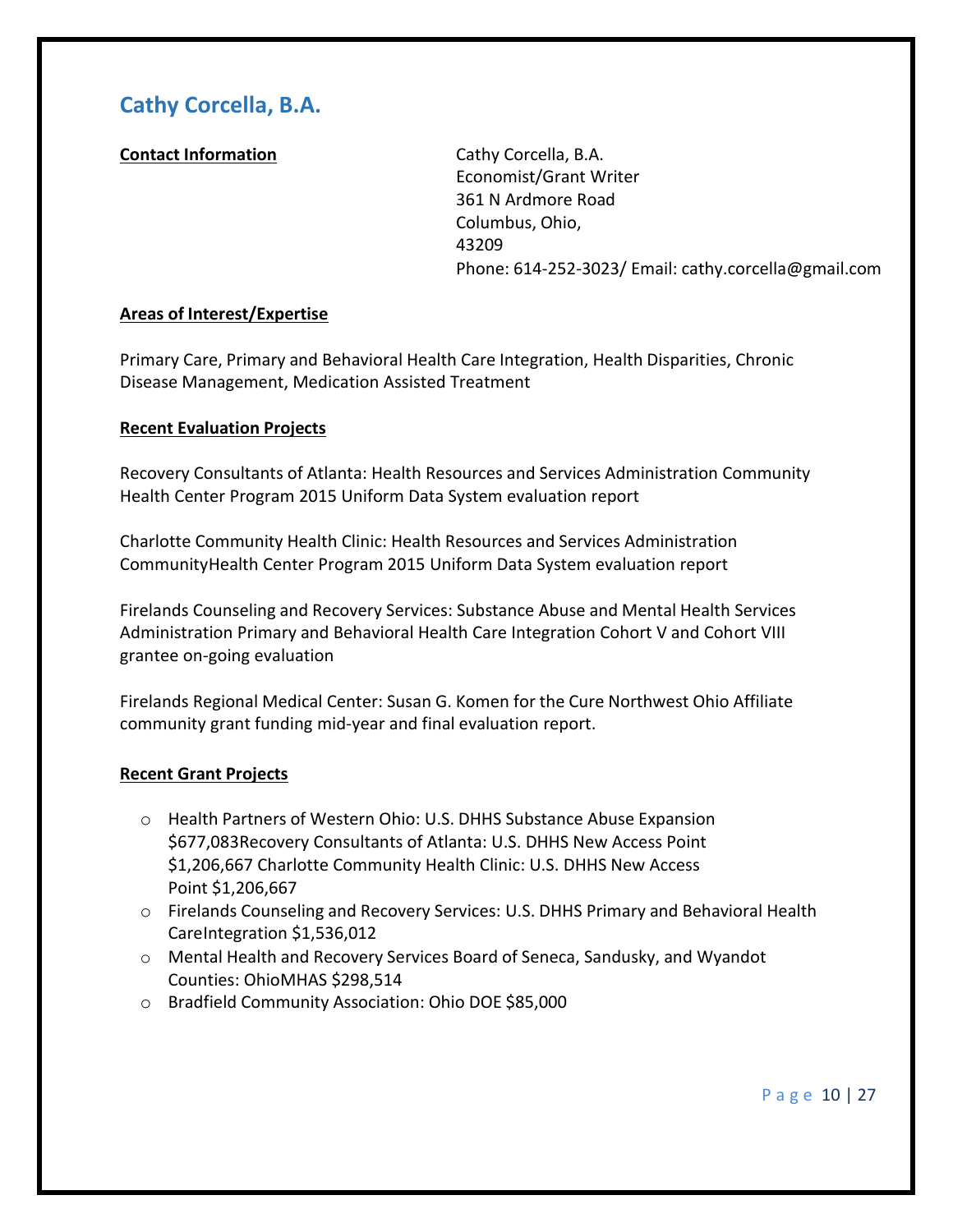## **Deborah Crawford, M.S.W., M.A.P.A., L.S.W.**

**Contact Information Deborah A. Crawford, MSW, MAPA,** LSWDeborah A. Crawford Consulting LLC 33 Glencoe Road, Columbus, OH 43214 Phone: 614-263-7491 Email: [crawford@columbus.rr.com](mailto:crawford@columbus.rr.com)

## **Areas of Interest/Expertise**

Program & Organizational Services for Doing Good Better Assessment | Evaluation | Facilitation | Grant Research & Writing

Special areas of interest need assessment, program development, best practices research and logic model development.

#### **Sample Recent Projects**

**2012 – 2016 - Extensive grant writing, needs assessment and proposal development for Transformative Consulting LLC**. Projects include numerous Health Resources and Services Administration applications for federal funding for federally qualified health centers' (FQHC) operations funding, dental service expansion and integrated care service expansion as well asSubstance Abuse Mental Health Services Administration application for FQHC expansion of substance abuse/integrated care services.

**2016 - Currently providing REEP evaluation support for Columbus Public Health's Office of Minority Health funded by** Ohio Commission on Minority Health (OCMH). My work includesreviewing program reports and materials, support for survey and other instrument development, logic model development and completing quarterly, annual, and bi-annual reports.

**2011 – 2013 - Completed REEP evaluation support for Health Partners of Western Ohio (FQHC) – Empower Project.** Final evaluation report submitted Sept. 2013 to OCMH. Project's goal was to reduce risk factors associated with Type 2 diabetes using an eight-week curriculumin collaboration with American Diabetes Association. My work included reviewing descriptive statistics, assessing pre- and post-program changes, and completing quarterly, annual, and bi- annual reports.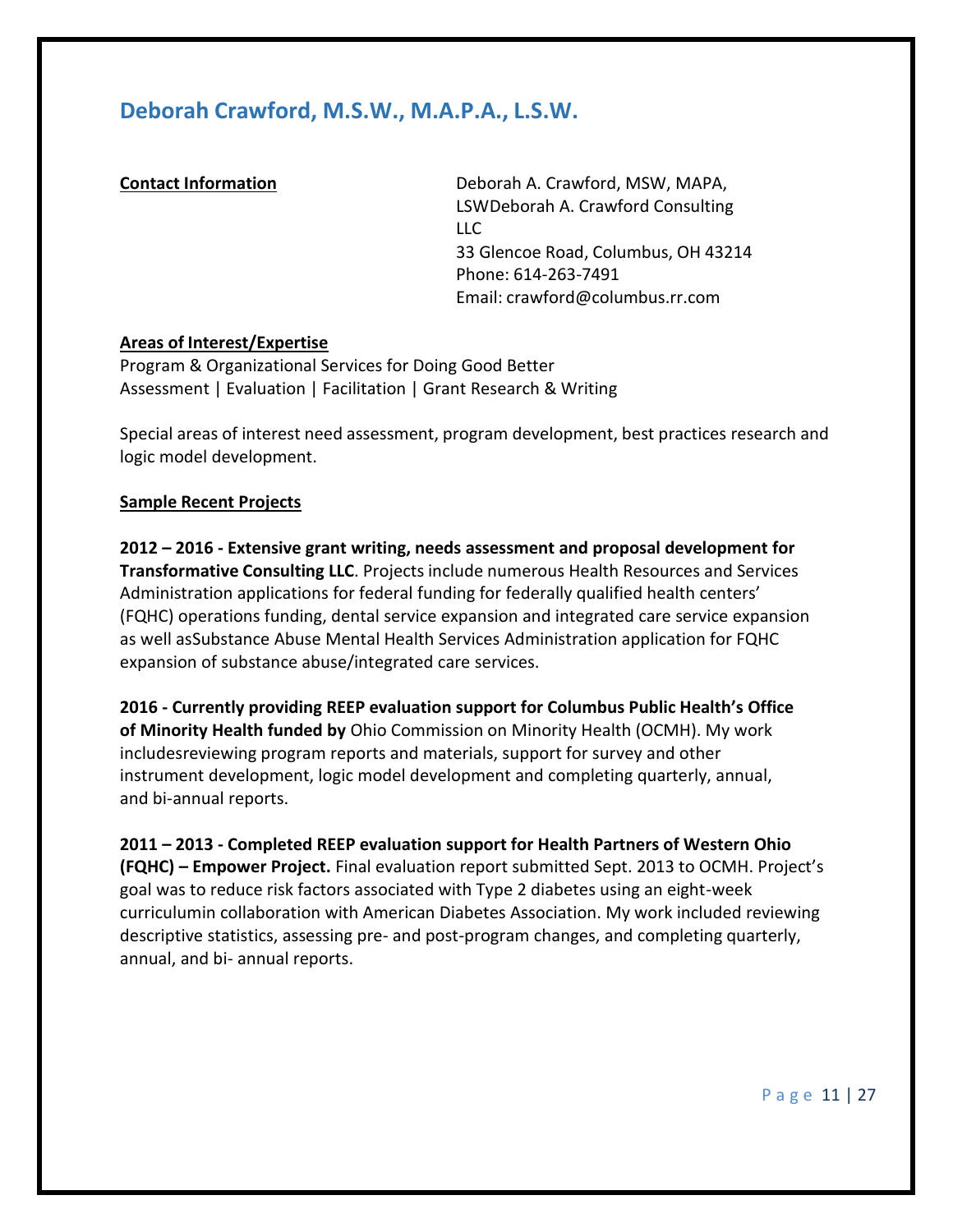## **Shara L. Davis, M.A.**

## **Contact Information** Shara L. Davis, MA

Dean of Research, Institutional Effectiveness, & Public Services, Lorain County Community College1005 Abbe Rd North Elyria OH 44035 Phone: 440-366-7578 Email: [sdavis@lorainccc.edu](mailto:sdavis@lorainccc.edu)

## **Areas of Interest/Expertise**

Healthcare, human services, economic development, workforce development, higher education, human services, marketing and policy research, research design and application, secondary data sources, survey methodology, focus group facilitation, outcome-based programevaluation.

## **Sample Recent Projects**

- Served as Assistant Director for Research for the Center for Urban Studies at theUniversity of Akron
- Created and established a full-capacity research laboratory for the Center for UrbanStudies at the University of Akron
- Taught undergraduate courses including Introduction to Government and Politics,Current Policy Issues, and Introductory Research Methods
- Established a full-service research center and cost recovery unit at Lorain CountyCommunity College within four years
- Has designed research studies using both quantitative and qualitative data collectiontechniques for more than 400 clients throughout Northeast Ohio over 25 years
- Is formally trained in public deliberation or civic and leadership engagement bynationally known organizations.
- Served as project director for Voices & Choices, an initiative of the Fund For Our Economic Future comprised of more than 80 philanthropic organizations throughout asixteen-county region of Northeast Ohio.
- Was awarded A Key to the Region by the Northeast Ohio Area-wide CoordinatingAgency.
- Was called upon by Ohio's Chancellor of Higher Education to help design and facilitatethe development of a new community college using innovative partnership models to serve the Mahoning Valley and eastern Ohio.
- Currently provides leadership for the Public Services Institute, the Joint Center for PolicyResearch, and the office of Institutional Effectiveness and Planning at Lorain County Community College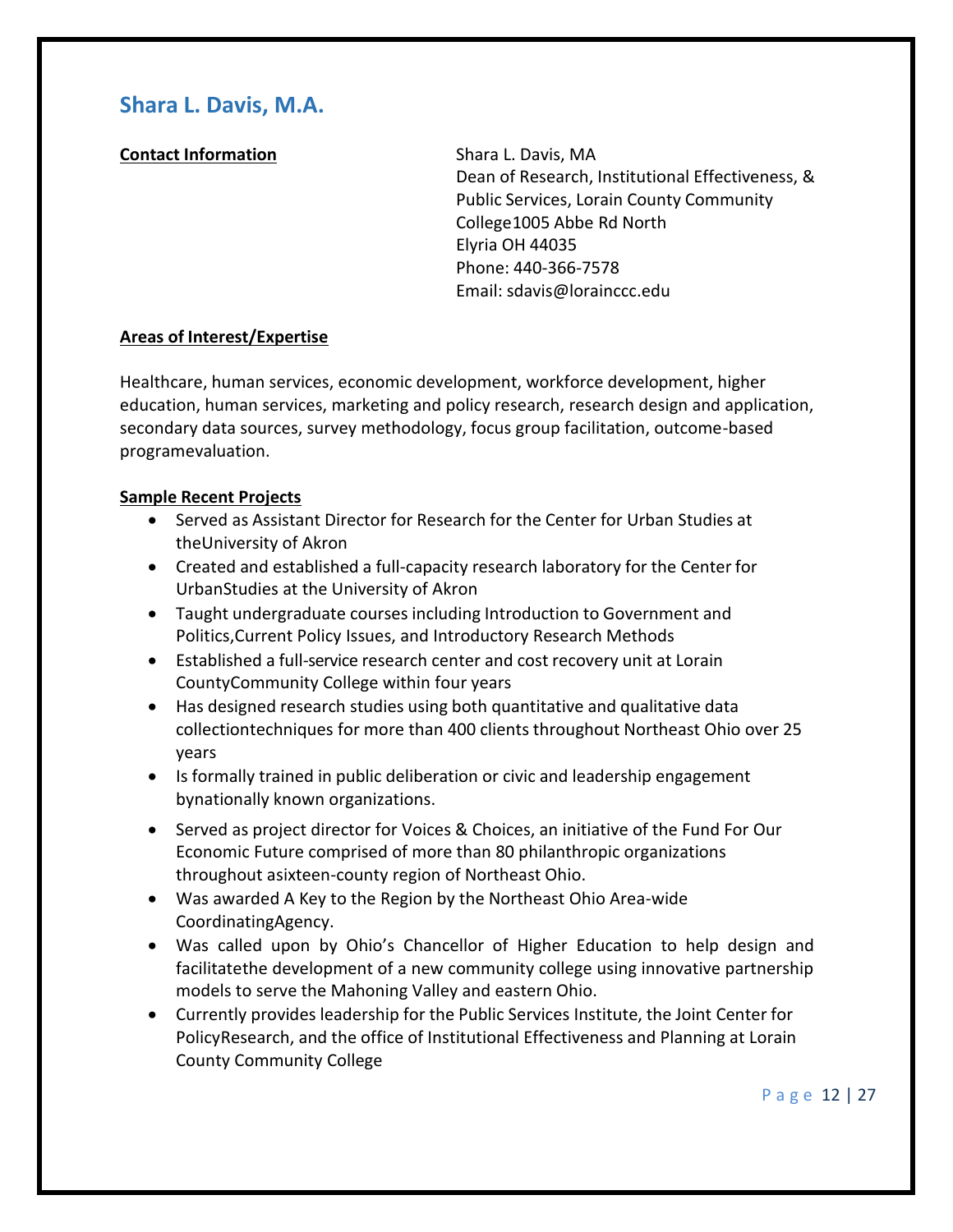- Serves as Chair of the College's Continuous Quality Improvement Council andInstitutional Planning Council
- Serves on the Administrative Leadership Team, Human Resource DevelopmentCommittee, Curriculum Council, Deans Council, and other committees.
- Manages the College's operational system review and academic program reviewprocesses.
- Serves as the College's liaison with local government officials and frequently providesleadership for large-scale, transformational change initiatives.
- Serves as convener and facilitator for Lorain County's Health Improvement Plan of whichinfant mortality is a major focus area.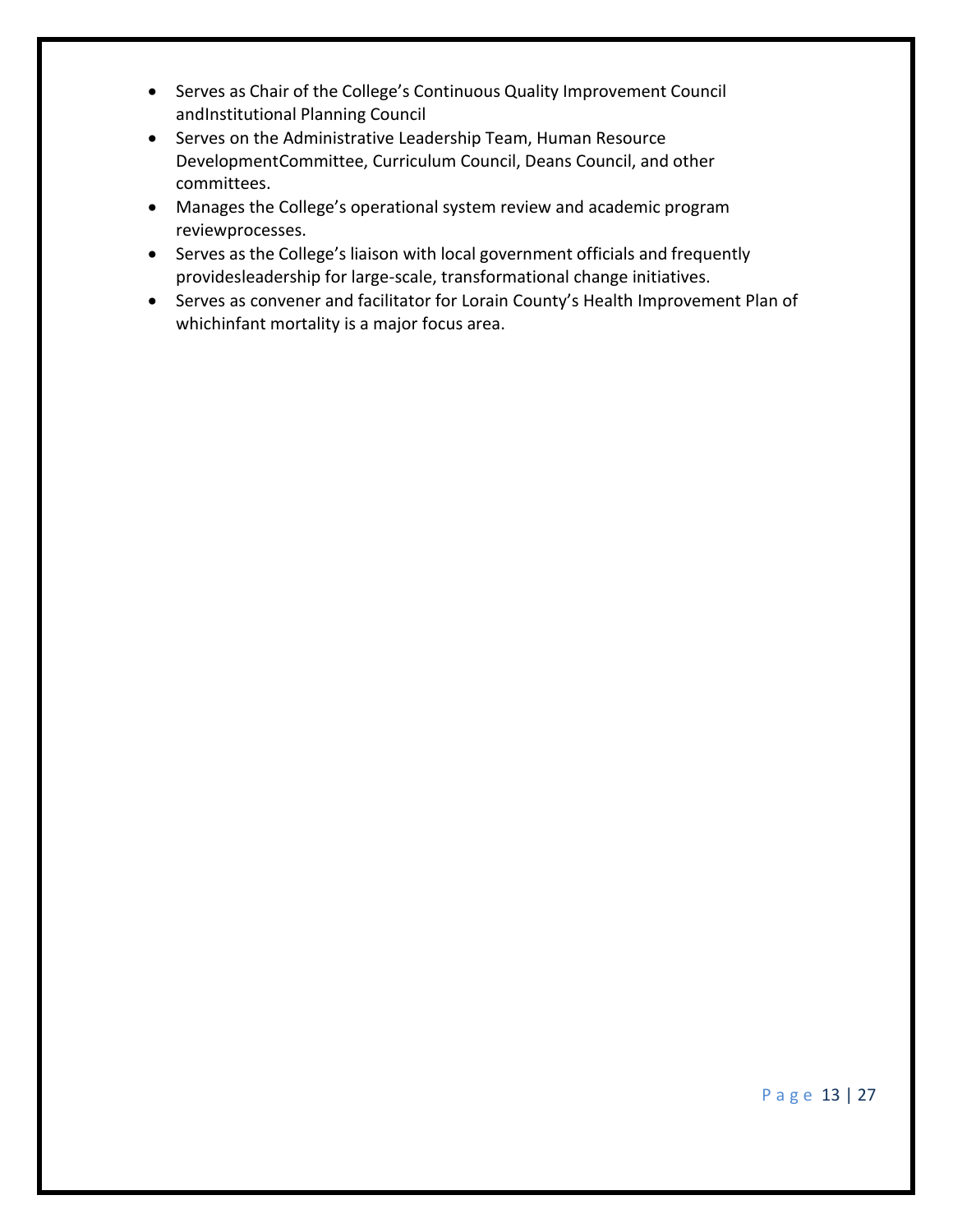## **Mittie Davis-Jones, Ph.D.**

**Contact Information** Mittie Davis-Jones, Ph.D. Chair and Associate ProfessorCleveland State University 2121 Euclid Avenue, UR 238B Cleveland, Ohio 44115 Phone: 216-687-3861 Email: [m.d.jones97@csuohio.edu](mailto:m.d.jones97@csuohio.edu)

### **Areas of Interest/Expertise**

Program development, program evaluation, proposal writing, public policy, urban development, urban diversity, educational policy, health disparities

### **Sample Recent Projects**

Jones, M.D. (in process). Diabetes Prevention Program. Murtis Taylor Human Services System.

Jones, M.D. (2015). 21<sup>st</sup> Century Community Learning Center Evaluation. Murtis Taylor HumanServices System.

Hexter, K, Jones, M.D., Keating, W.D., Mikelbank, B. (2014-2015). Understanding the Location Decisions of CMHA's Housing Choice Voucher Holders: Pilot Study. Cuyahoga Metropolitan Housing Authority.

Jones, M.D. (2013-2015). Neighborhood Leadership Academy Evaluation. Neighborhood Leadership Institute.

Jones, M.D. (2008-2015). Cleveland Office of Minority Health Evaluation. Cleveland Office ofMinority Health.

Jones, M.D. (2011-2012). Youth Steppin' Up Diabetes Prevention Program Evaluation. EarlyChildhood Options.

Jones, M.D. (2009-2010) Parents as Leaders Training Academy Evaluation. Neighborhood Leadership Institute.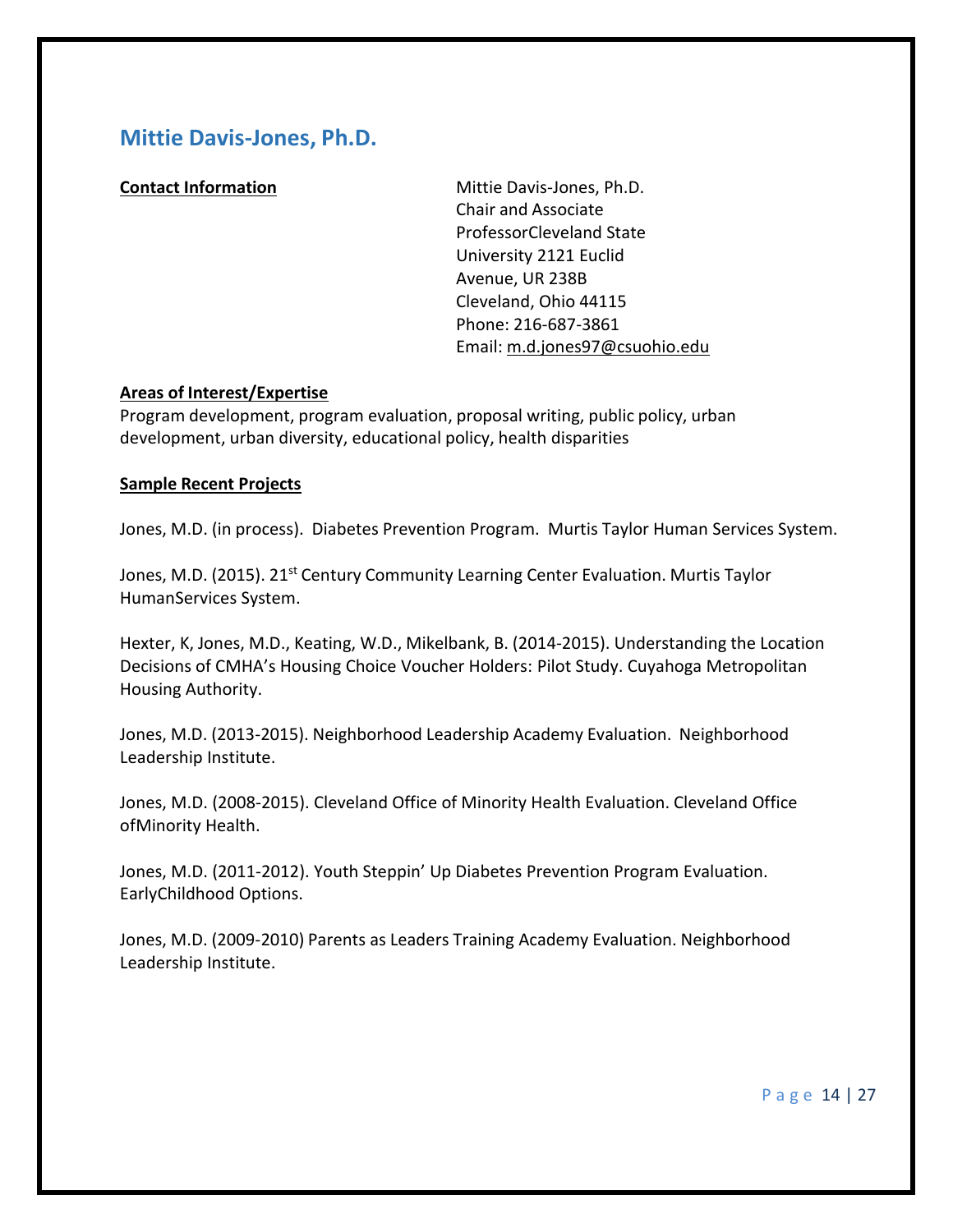## **Jeffrey K. Lange, Ph.D.**

**Contact Information** Jeffrey K. Lange, Ph.D. (Sociology) Senior Research Project Manager Adjunct Social Science Faculty MemberLorain County Community College 1005 Abbe Road N Elyria, OH 44035 Phone: 440-366-7572 Email: [jlange@lorainccc.edu](mailto:jlange@lorainccc.edu)

## **Areas of Interest/Expertise**

Research Interests and Experience: Maternal and Child Health, Educational Programs for At-RiskStudents, Criminal Justice and Corrections, Health Statistics, Public Health, Public Works, and Infrastructure; Higher Education Enrollment Trends, Standardized Testing.

Teaching experience in Sociology, Criminal Justice, Urban Studies, and Geography.

## **Sample Recent Projects**

- *Lorain County Storm Water Management Implementation Options for More Effective & Efficient Storm Water Control (April 2010) with Shara Davis*
- *Lorain County Child and Family Health Services: Community Health Indicators Update (September 2011)*
- *Lorain County Health Status (July 2012) with Shara Davis*
- *Medina County Living Well Initiative –Asset Inventory Report (May 2015)*
- *Stocker Foundation Grant Impact Analysis (July 2015) with Shara Davis*
- *Cuyahoga Valley National Park Conservancy, Environmental Education Summer Academy Evaluation Results– Akron City School District (September 2015)*
- *Cuyahoga Valley National Park Conservancy, Environmental Education Summer Academy Evaluation Results – Addendum: Cleveland Municipal School District and Lorain City School District (September 2015)*
- *Gaining Early Awareness & Readiness for Undergraduate Programs (GEAR UP) Evaluation (November 2015) with Visobe Welch*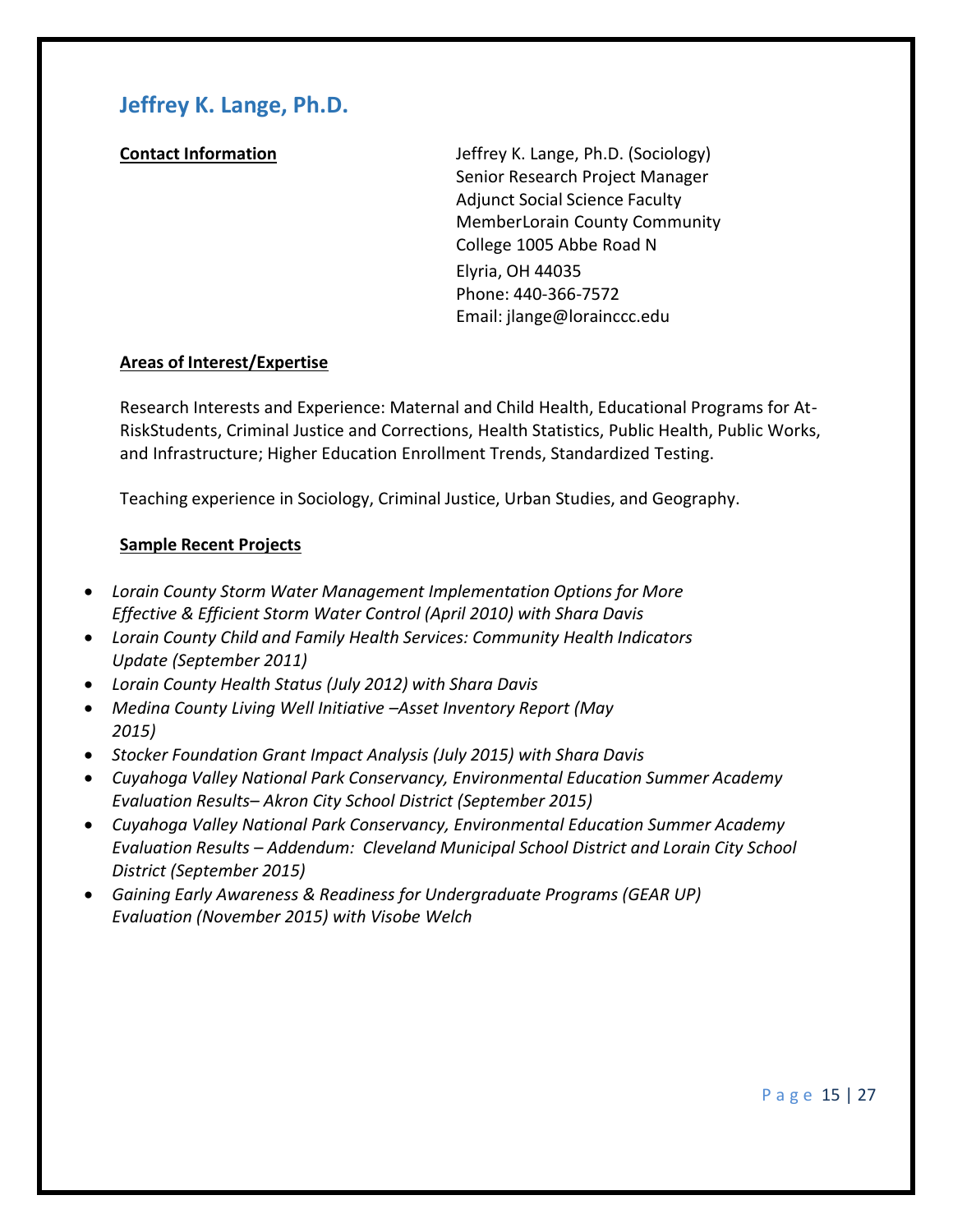## **Karen H. Larwin, Ph.D.**

**Contact Information** Larwin, Karen H., PhD Associate Professor Youngstown State UniversityOne University Circle Youngstown, Ohio 44555 Phone: 330-509-5266/Email: [khlarwin@gmail.com](mailto:khlarwin@gmail.com)

## **Areas of Interest/Expertise**

- Interest: Health education and behavioral intervention; community wellness and family wellness; adolescent choices and risky behaviors; healthy lifestyles and diseaseprevention.
- Expertise All areas of program, impact, and process evaluation. All areas of quantitative research and analysis including but not limited to measurement, survey design,research design, and advanced analytics. All areas of qualitative and mixed- methods designs, include Delphi, Q-methods, Social Network Analysis

### **Sample Recent Projects**

## **Larwin, K. H. (2012, October).** *Healthcare cost reduction initiative: Summative Report for the HRSAGrant*

This project was funded by HRSA. The goal of this project was to provide a community wide wellness initiative that would result in slowing down the cost of employer provided health care.Results indicate that several untreated conditions were identified and treated, therefore reducing the likelihood of the need for catastrophic care if the individuals followed their maintenance plan. Participants indicated that the educational meetings helped them to changetheir behavior, increased their knowledge, and had an impact on their attitudes about health eating, exercise, and physician visits.

## **Larwin, K.H.** *(2015). Summative Report: Keeping PACE Akron's Way*

This is a state commission funded grant project was an educational initiative aimed at reducingthe prevalence of diabetes through education and exercise. This is a community based.

intervention lasted two years and targeted students in the Akron Ohio area. Students were provided with education about nutrition, exercise, and the causes of diabetes. Results indicatethat student's knowledge and reported behaviors improved regarding their food/drink consumption and their daily activities.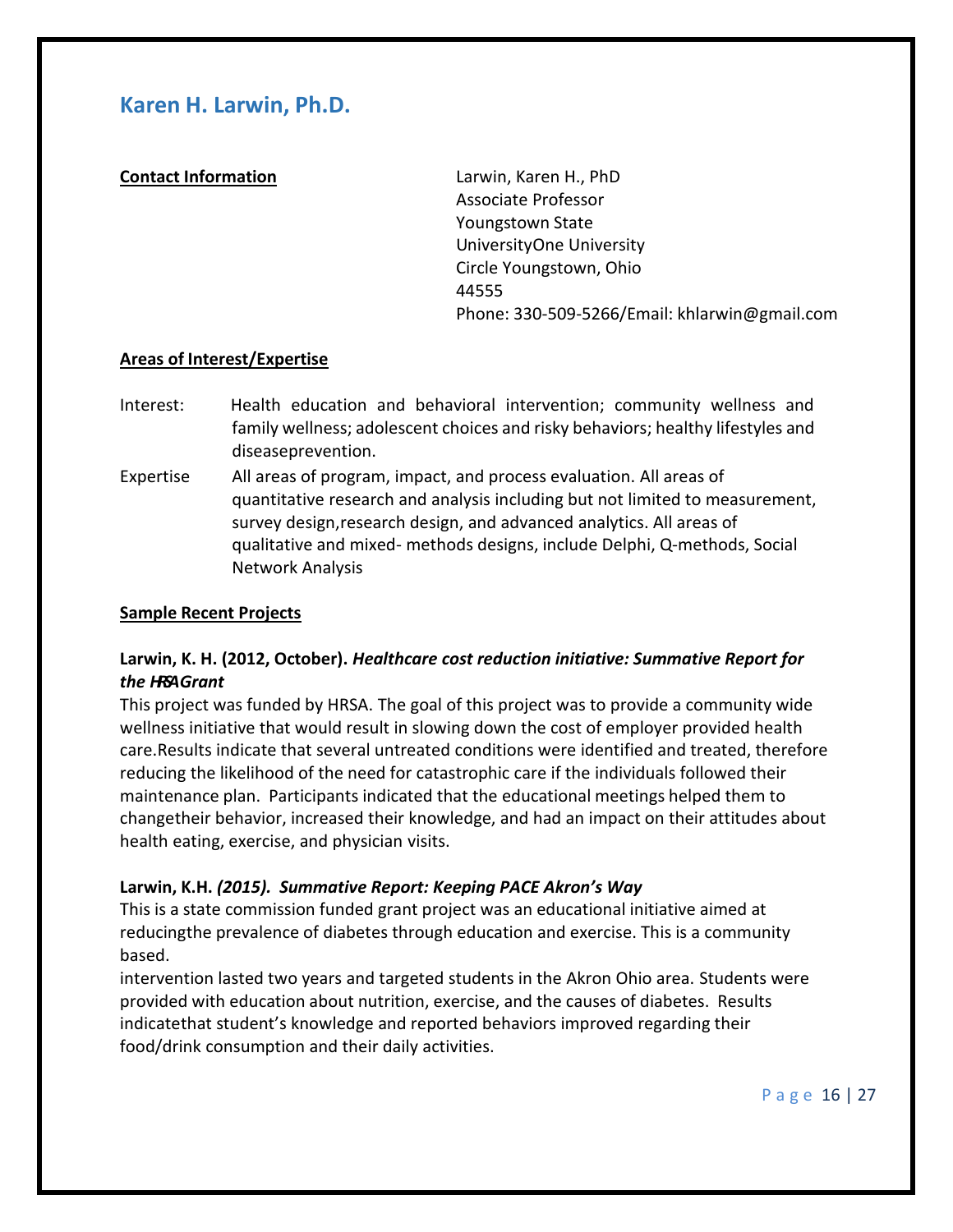## **Eunlye Lee, Ph.D.**

**Contact Information** Eunlye Lee, Ph.D.

Prevention Research Center for Healthy NeighborhoodsDepartment of Epidemiology and Biostatistics Case Western Reserve University 11000 Cedar Ave. Cleveland, 44106Phone: 216-368-0337 mail: [exl182@case.edu](mailto:exl182@case.edu)

### **Areas of Interest/Expertise**

**Areas of Interest:** My overarching goal of research is to promote the health and well-being of low-income minority populations. Specifically, my research focuses on identifying multilevel risk and protective factors that influence health-related behaviors of low-income and high-riskAsian Americans. My long-term goal is to develop, implement, and disseminate community- based prevention and intervention programs that target chronic diseases such as obesity, diabetes, and cancer through close partnerships with community organizations.

**Expertise:** I have extensive experience in planning, implementing, and evaluating communitybased prevention and intervention programs to address health disparities among low-income ethnic minority populations through close partnerships with community organizations in diverse settings. My current work at the Prevention Research Center for Healthy Neighborhoods focuses on developing web-based assessment tools of community readiness and capacity that can be used by front-line practitioners who are interested in implementing policy, system, and environmental (PSE) change interventions such as farmers' markets for low-income populations. My major role in this mixed methods study include qualitative data collection and analysis, development of measures about community readiness and capacity for obesity prevention, evaluation of the assessment tools, and dissemination of findings.

In addition, I am well versed in quantitative analytic methods. I have received advanced statistics trainings, including Survival analysis, Structural Equation Modeling (SEM), and Hierarchical Linear Modeling (HLM) and applied these skills into my research. Particularly, my dissertation used competing risk models in survival analysis and examined the role of neighborhood disorder and neighborhood social capital in predicting cigarette, alcohol, and marijuana use initiation among low-income Latino and African American adolescents who resided a significant period of their childhood in a public housing in Denver, Colorado. Taken together, I am confident that I am qualified for a REEP evaluator aiming at promoting health disparity research through close community partnerships as well as sound evaluation of health promotion projects.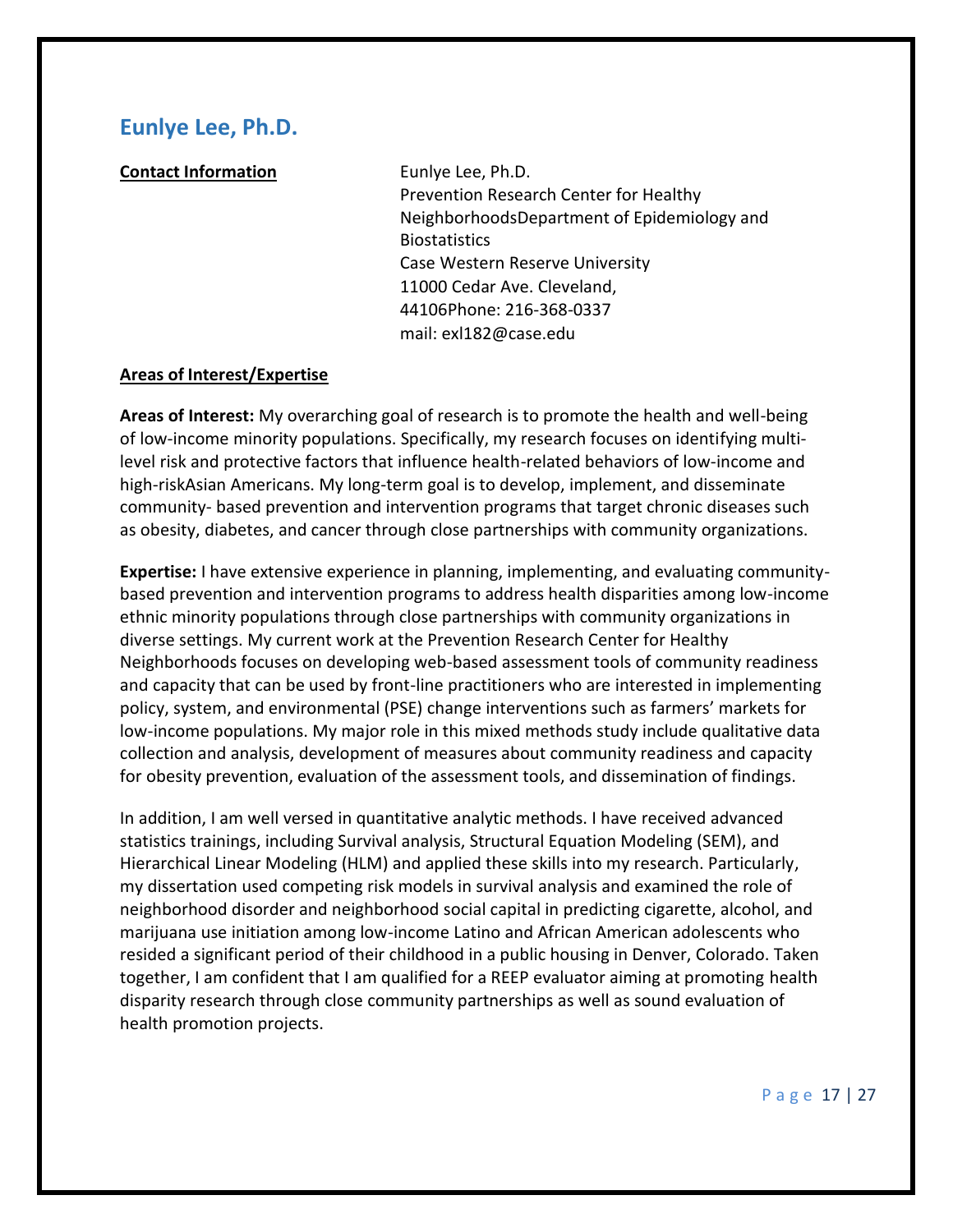#### **Sample Recent Projects**

**Lee, E., Dalton, J., Ngendahimana, D., Bebo, P., Davis, A., Remley, D., Smathers, C., & Freedman, D. A. (Revise and Resubmit). Consensus-based assessment tool of readiness andcapacity for implementing community-based nutrition interventions: A case study using farmers' markets.** *Translational Behavioral Medicine***.**

This manuscript describes a consensus-based modeling approach used to develop webbasedassessment tools of community readiness and capacity that can be used by frontline.

practitioners who are interested in implementing farmers' markets for low-income populations.Modeling methods included, Phase 1: qualitative study with community stakeholders to explorefacilitators and barriers influencing successful implementation of farmers' market interventionsin low-income communities; Phase 2: development of indicators based on operationalization ofqualitative findings; Phase 3: assessment of relevance and importance of indicators and themesthrough consensus conference with expert panel; Phase 4: refinement of indicators based on consensus conference; and Phase 5: pilot test of the assessment tool. Findings illuminate a

range of implementation factors influencing farmers' market PSE interventions and offer guidance for tailoring intervention delivery based on levels of community, practitioner, and organizational readiness and capacity. This study was supported by the Centers for Disease Control and Prevention (2B01OT009042-15) and the U. S. Department of Agriculture (awardnumber G-1415-17- 0847 and award number G-1617-0452).

## **Santiago, A. M., Galster, G. C., Lucero, J. L., Ishler, K., Lee, E., Kypriotakis, G., & Stack, L. (2014).** *Opportunity neighborhoods for Latino and African American children***. Washington, DC: U. S. Department of Housing and Urban Development, Office of Policy Development andResearch.**

This report is an evaluation of a natural experiment involving the Denver, Colorado, Housing Authority (DHA), which since 1969 has operated public housing units located in a wide range ofneighborhoods throughout the city and county of Denver. It explores the extent to which multiple dimensions of neighborhood context affect the physical and behavioral health, exposure to violence, risky behaviors, education, youth and young adult labor market outcomes, and marriage and childbearing of Latino and African American children and youth from low-income families. This report was prepared under U.S. Department of Housing and Urban Development (HUD) grant H-12612-CA.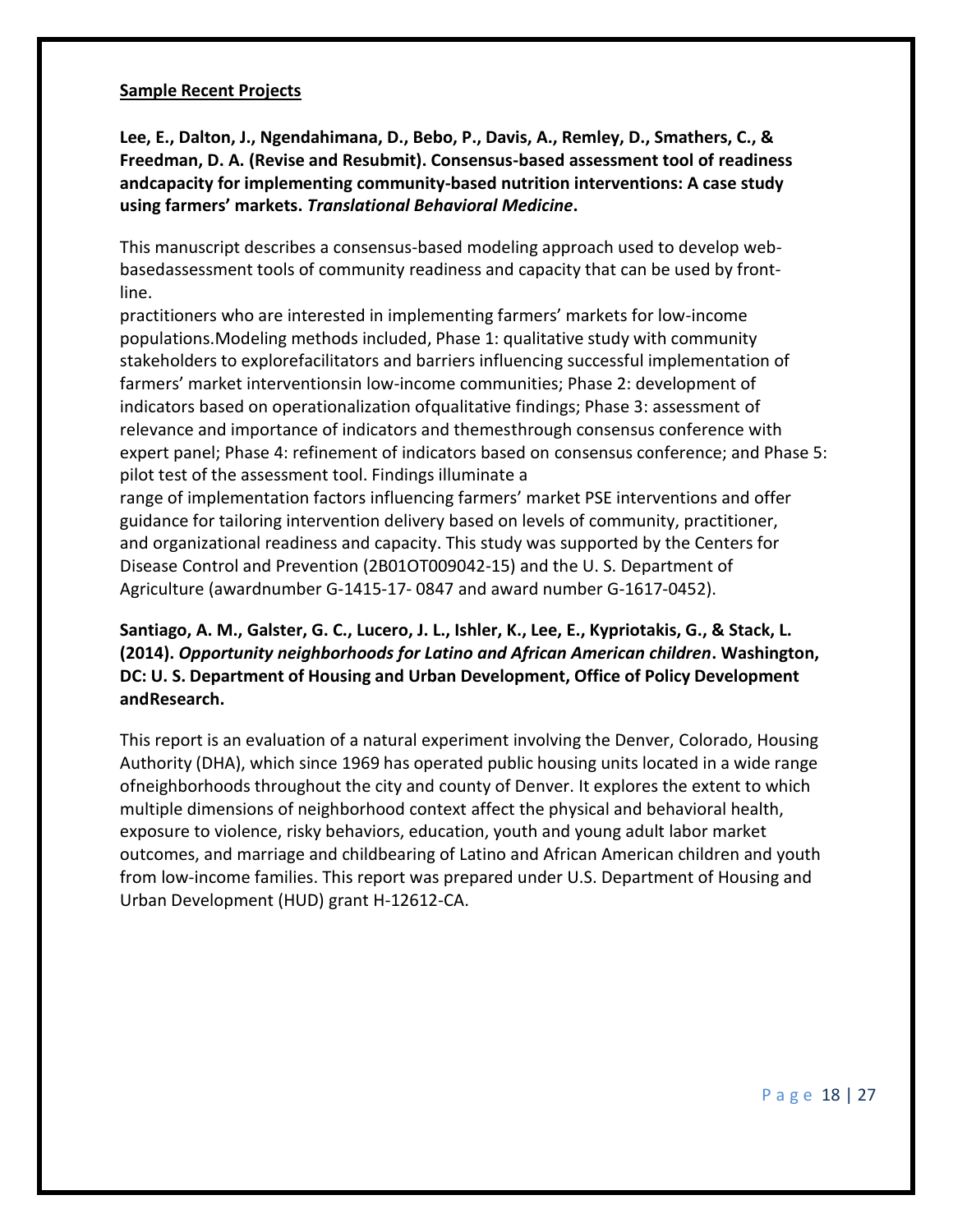## **Cheryl L. Meyer, J.D., Ph.D.**

**Contact Information** Cheryl L. Meyer, J.D., Ph.D. Professor, Wright State University 117 Health Sciences Building 3640 Colonel Glenn Highway Dayton, Ohio 45435-0001 Phone: 937-775-3459 Email: [Cheryl.Meyer@Wright.Edu](mailto:Cheryl.Meyer@Wright.Edu)

## **Areas of Interest/Expertise**

| <b>Forensic Psychology</b> | Research Methods                    |
|----------------------------|-------------------------------------|
| <b>Program Evaluation</b>  | Health Law                          |
| Maternal Filicide          | Intrafamilial Conflict and Violence |
| Corrections                | <b>Public Health</b>                |

### **Sample Recent Projects**

**Professionals Accelerating Clinical and Educational Redesign (PACER),** Expanding the PCMH: An Inter-Professional Faculty Development Project with Wright State University and Community Partners. Oregon Health and ScienceUniversity. 2015-present.

**Ohio Department of Mental Health**, Evaluation of treatment mall. Report available in  *Current Research Trends,* 3(1), 68-75, (2015)*.*

**Central State University**, Dayton, Ohio. (2011-2013). Evaluator for the K4L Youth Empowerment Program which was funded through the U.S. Department of Health and Human Services Office on Minority Health. Constructed surveys, conducted focus groups, analyzed data, and wrote reports.

**Ohio Fatherhood Initiative**. (2012-2013). Evaluator for the Ohio Department of Job and Family Services assessing programs throughout Ohio that have been funded by the initiative. Developed assessment tool, conducted interviews, analyzed data, and wrote reports.

**East End Community Services**, Dayton, Ohio. (2011 to 2013). Evaluator for "A Better Future" diabetes awareness program funded through the Ohio Commission on Minority Health. Constructed surveys and tracking forms, conducted focus groups, analyzed data, and wrote reports.

P a g e 19 | 27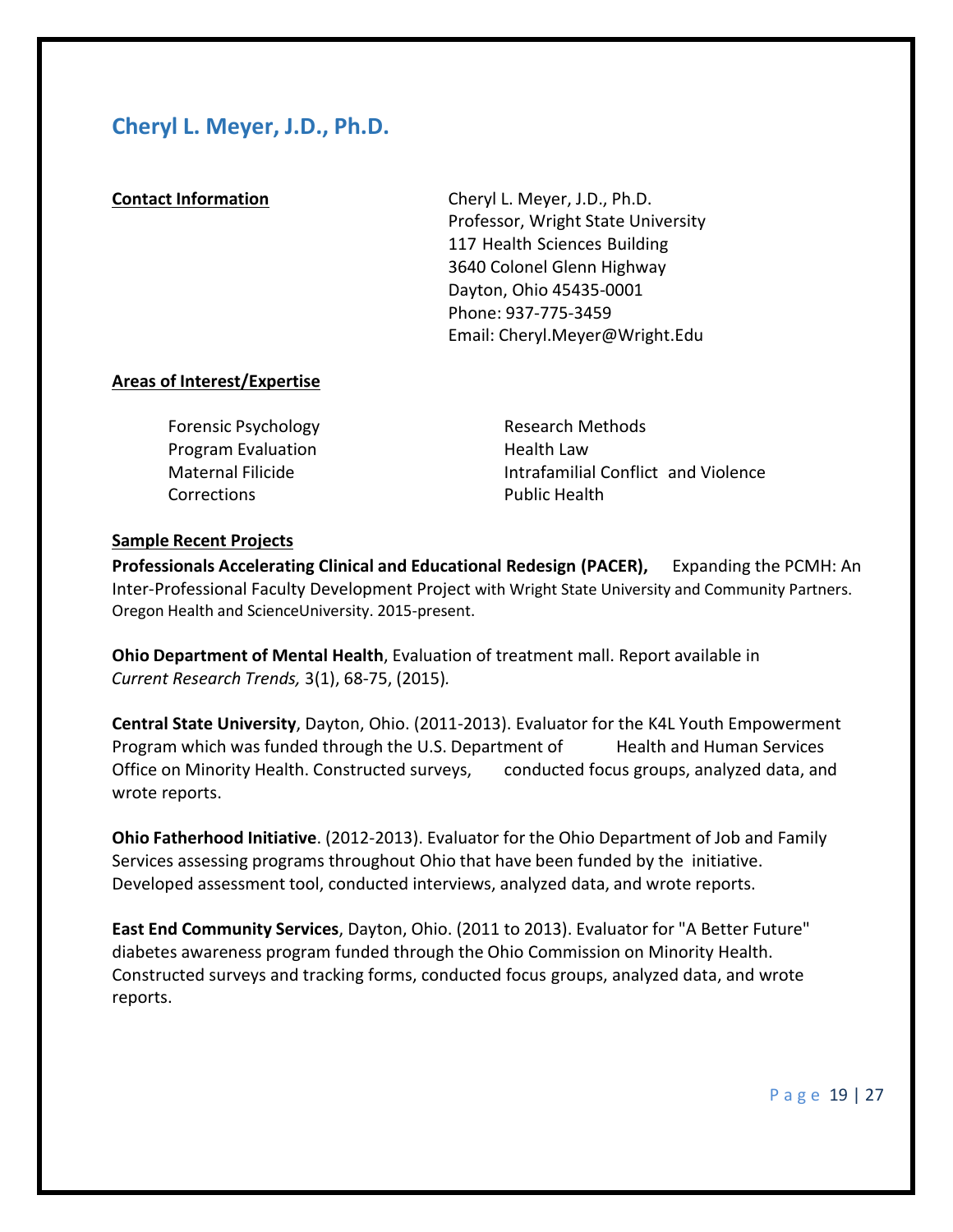## **Liz Piatt, Ph.D.**

## **Contact Information** Liz Piatt, PhD

Associate Professor, Sociology Hiram College PO BOX 67 Hiram, Ohio 44234 Phone: 330-569-5215 Email: [piattee@hiram.edu](mailto:piattee@hiram.edu)

## **Areas of Interest/Expertise**

Social psychological explanations for race disparities in physical and mental health; the role of patient and physician narrative in addressing racial health disparities; program evaluation with particular interest in programs aimed at reducing/eliminating race disparities in health.

## **Sample Recent Projects**

Scott, ED, Gil K, Bing BC, and Piatt E. 2015. Clinical Outcomes in a Primary Care Practice Within a Center for Health Equity." Journal of Primary Care and Community Health 6: 4: 239-242.

*"Piatt, Elizabeth. 2015. "Navigating Veronika: How Access, Knowledge and Attitudes Shaped My Sister's Care." Health Affairs 34: 2: 350-353.*

*Piatt, Elizabeth. 2008-2012. Evaluation of the Akron/Summit County Public Health Office of Minority Health (Commission funded project).* This was a Commission funded project to complete both a formative and summativeevaluation of a local office of minority health.

*Piatt, Elizabeth. 2013-2015. The SWEET Life: A Diabetes Risk Reduction Program. Center for Health Equity at Summa Health, Akron Ohio.* This was a Commission funded demonstration project to evaluate the effectiveness of adiabetes risk reduction program for two groups: African Americans and limited English proficiency.

P a g e 20 | 27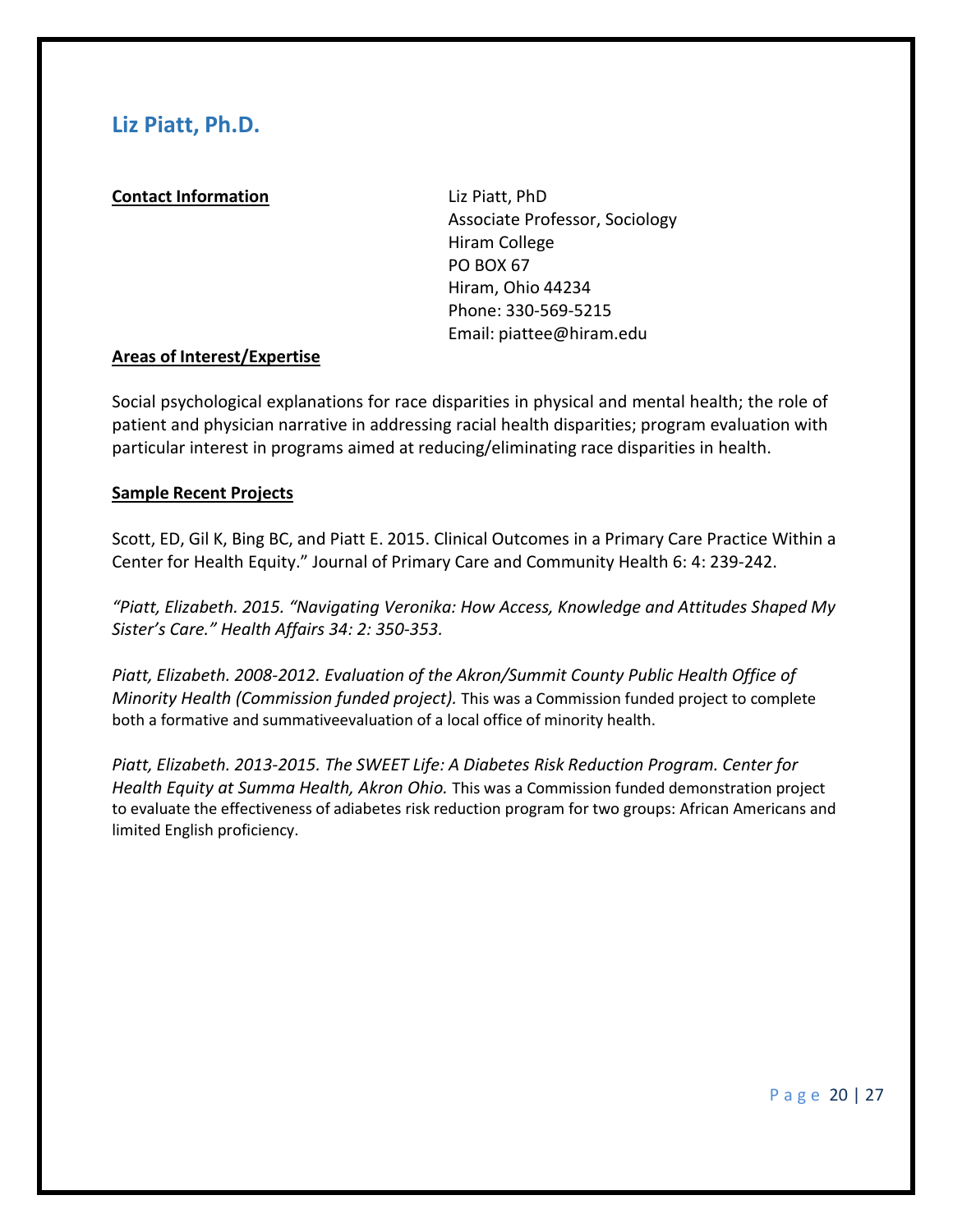## **Lana Rucks, Ph.D.**

## **Contact Information** The Rucks Group

714 E. Monument Ave. Dayton, OH 45402 937-242-7024 [lrucks@therucksgroup.com](mailto:lrucks@therucksgroup.com)

## **Areas of Interest/Expertise**

Interest: Evaluation theory, STEM evaluation, Education evaluation, Social psychology Expertise Development and implementation of evaluation plans, program improvement, qualitative and quantitative data analysis, research design, report writing, client communication.

## **Recent Sample Projects:**

## *Evaluation of The Innovation Mission, Sisters of Charity Foundation of Cleveland*

Five fellows were selected and supported to develop an innovative idea to address poverty in Cleveland. The Rucks Group is providing external evaluation for this project, addressing the questions of 1) to what extent did fellows gain skills necessary to develop and carry out innovations; 2) what program elements were most and least effective; 3) how the stage and nature of the fellows' ideas impacted their success; and 4) what innovations were developed during the 18 months of the project and where are they headed after the fellowship. Methods include survey of the fellows, feedback from fellows re: professional development workshops, periodic interviews with the fellows and stakeholders of the project, and documents review.

## *Cleveland Office of Minority Health*

The Rucks Group is providing external evaluation assessing to what extent the COMH is successfully meeting goals and outputs related to the five competencies identified by the Ohio Commission on Minority Health: 1) monitor and report the health status of minority populations; 2) inform, educate, and empower people; 3) mobilize community partnerships and action; 4) develop policies and plans to support health efforts; and 5) build sustainability for the local office. Methods include documents review, analysis of feedback from presentations done by the COMH, survey of Advisory Board members, and discussion with the Director of the COMH.

## *Evaluation of the Maternal, Infant, and Early Childhood Home Visiting Program Family Engagement and Retention Efforts in Ohio -* **Ohio Department of Health**

Measurement Resources Company (MRC) and The Rucks Group collaborated with the Ohio Department of Health to conduct an evaluation to assess the impact of how the engagement of families affects retention of families in the home visiting program. Methods included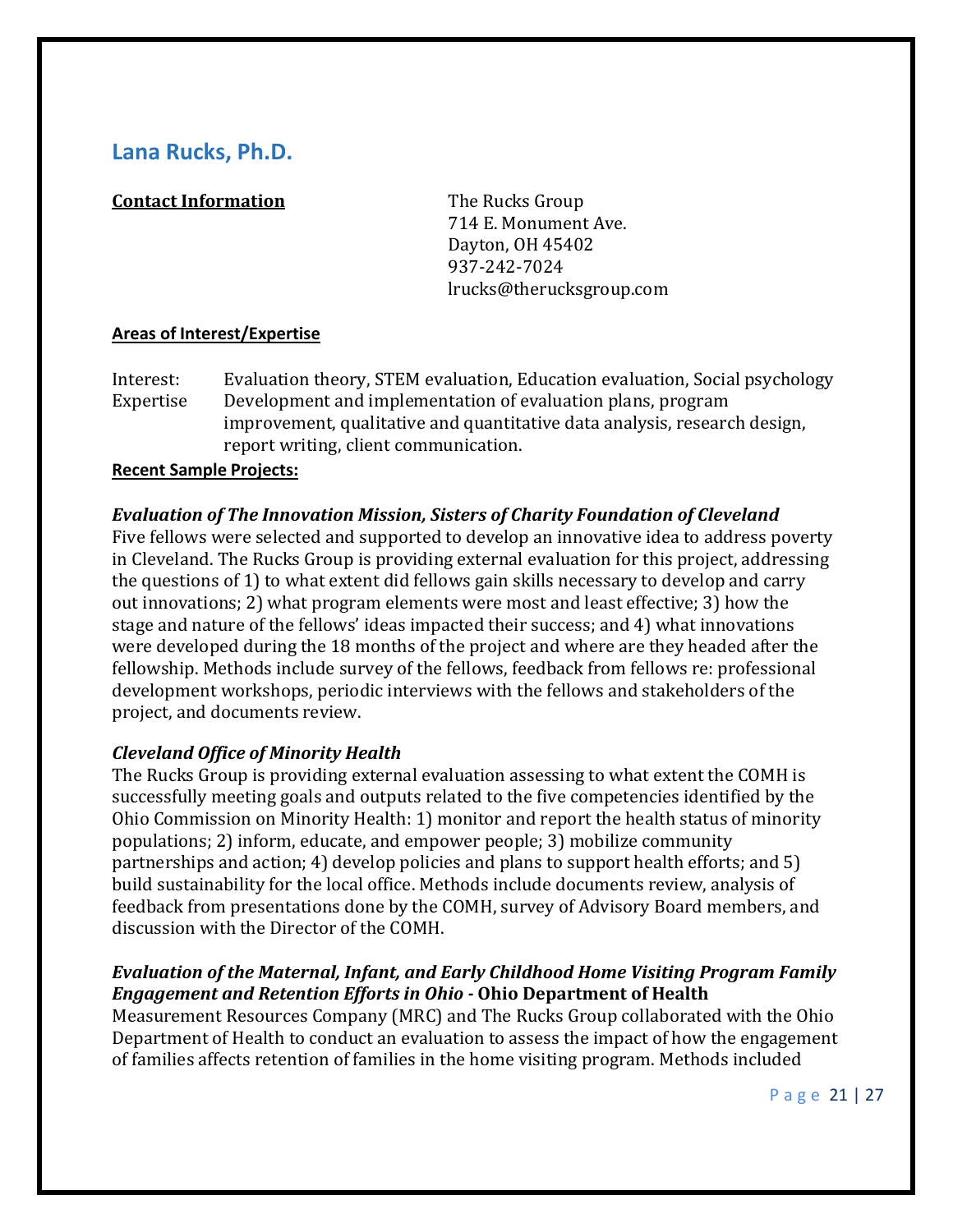observation of home visits, survey of families and home visitors. Analysis looked at the association of family characteristics, home visitor characteristics, and family engagement in home visiting with retention in the program.

## *Evaluation of the Improving Pathways for STEM Retention and Graduation (IPSRG),* **Central State University**

The purpose of IPSRG is to increase the number of STEM majors, including military veterans, who successfully enter the STEM workforce or pursue advanced degrees by increasing the retention, persistence, and graduation rates through enhanced quality academic experiences. The purpose of the evaluative efforts is to capture information regarding the effectiveness of the implementation of activities for continuous improvement while also gathering evidence of the outcomes of the project. Methods include structured interviews with project staff and STEM instructors, survey of students, document review of relevant project materials, and collection of administrative data.

## *Evaluation of the Center for Allaying Health Disparities through Research and Education (CADRE),* **Central State University**

P a g e 22 | 27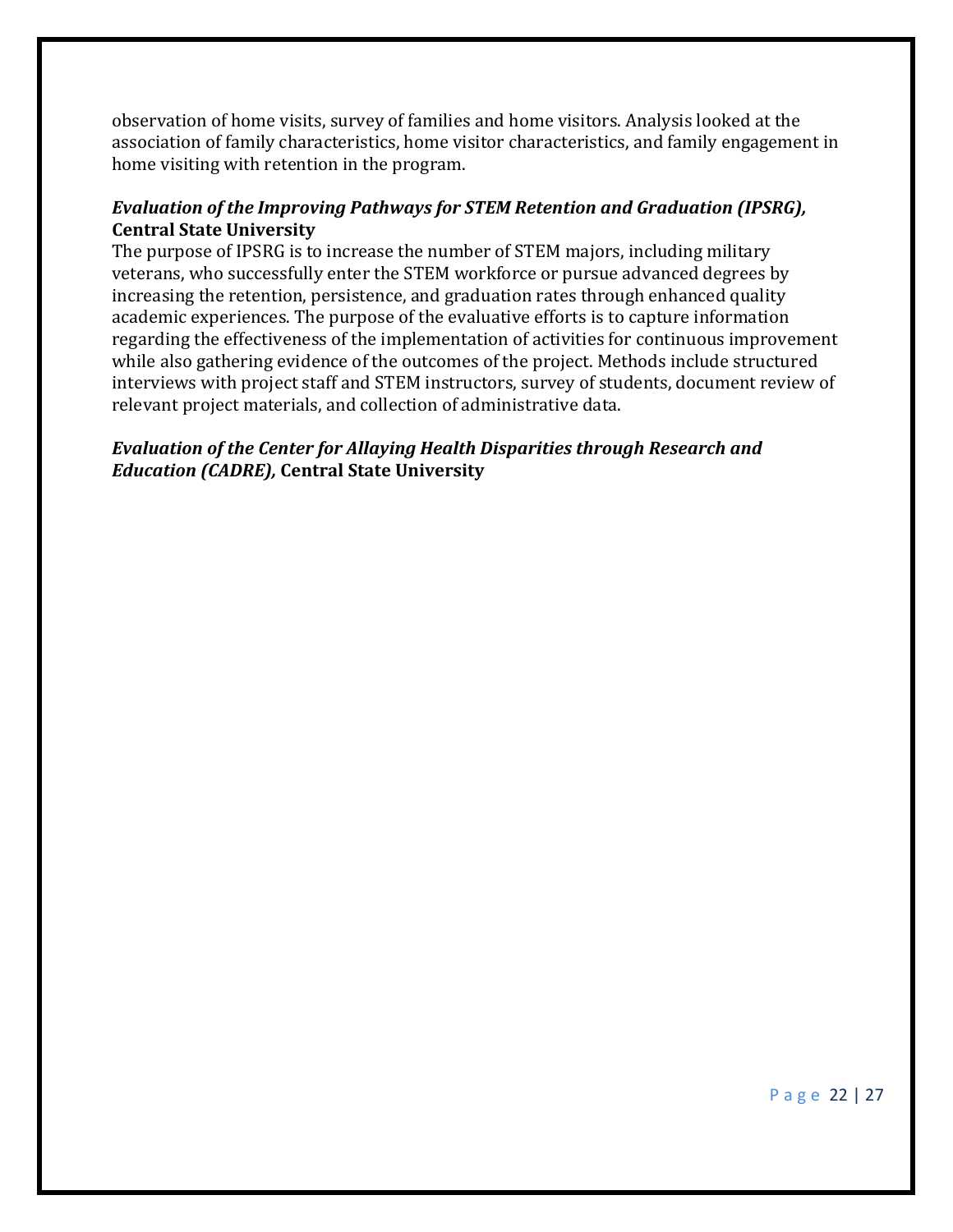## **Jiunn-Jye Sheu, Ph.D., M.S.P.H., M.C.H.E.S.**

**Contact Information** Jiunn-Jye Sheu, PhD, MSPH, MCHES Associate Professor and Coordinator for PhD in Health Education Program University of Toledo 2801 W. Bancroft Street MS#119 Toledo, OH 43606-3390 Phone: 419-530-4577/Email: [jiunnjye.sheu@utoledo.edu](mailto:jiunnjye.sheu@utoledo.edu)

## **Areas of Interest/Expertise**

Health behavior intervention; adolescent health risk behaviors; survey methodology; program evaluation; statistics

## **Recent Projects**

- *Sheu, J.J. (2016) Evaluation of Local Minority Health Office (2014-present). Ohio Commission onMinority Health.*
- *Mahas, R. & Sheu, J. J. Predictors of Adult Women Meeting Pap Test USPSTF National Recommendation.*
- *Blavos, A., Glassman, T., Sheu, J.J., Thompson, A., & Yingling, F. The Outcomes of MedicalMarijuana Policies on College Students.*
- *Sheu, J. J. & Mahas, R. Twenty-two-year Trend Comparisons Showed Racial/Ethnic Disparities inSchool-based HIV/AIDS Education among Adolescents.*
- *Evans, N. & Sheu, J. J. The Relationships between Perceived Discrimination and Utilization ofMental Health Services among African Americans and Caribbean Blacks.*
- *Mahas, R. & Sheu, J. J. A Systematic Literature Review on the Predicting Factors of Pap TestBehavior among Adult Women.*
- *Leigh, L. & Sheu, J. J. An Ecological Analysis of African Countries on Factors Associated with ChildMarriage.*
- *Taylor, C., Sheu, J. J., Chen, H. S., & Glassman, T. Path Model Validation on the Intention toAdminister PRN Opioid Analgesics for Pain Relief to Hospitalized Post-orthopedic Surgery Patients.*
- *Payton, E. D., Thompson, A., Price, J. H., Sheu, J. J., & Dake, J. A. (2015). African AmericanLegislators' Perceptions of Firearm Violence Prevention Legislation. Journal of CommunityHealth, 40(3), 439-447.*
- Sheu, J. J., Chen, W. W., & Chen, H. S. (2016). Chapter 5 Making Decisions to Create *and Support a Program. In Fertman, C. I. & Allenworth, D. D. (ed.) Health Promotion Programs: FromTheory to Practice. San Francesco, CA: Jossey-Bass.*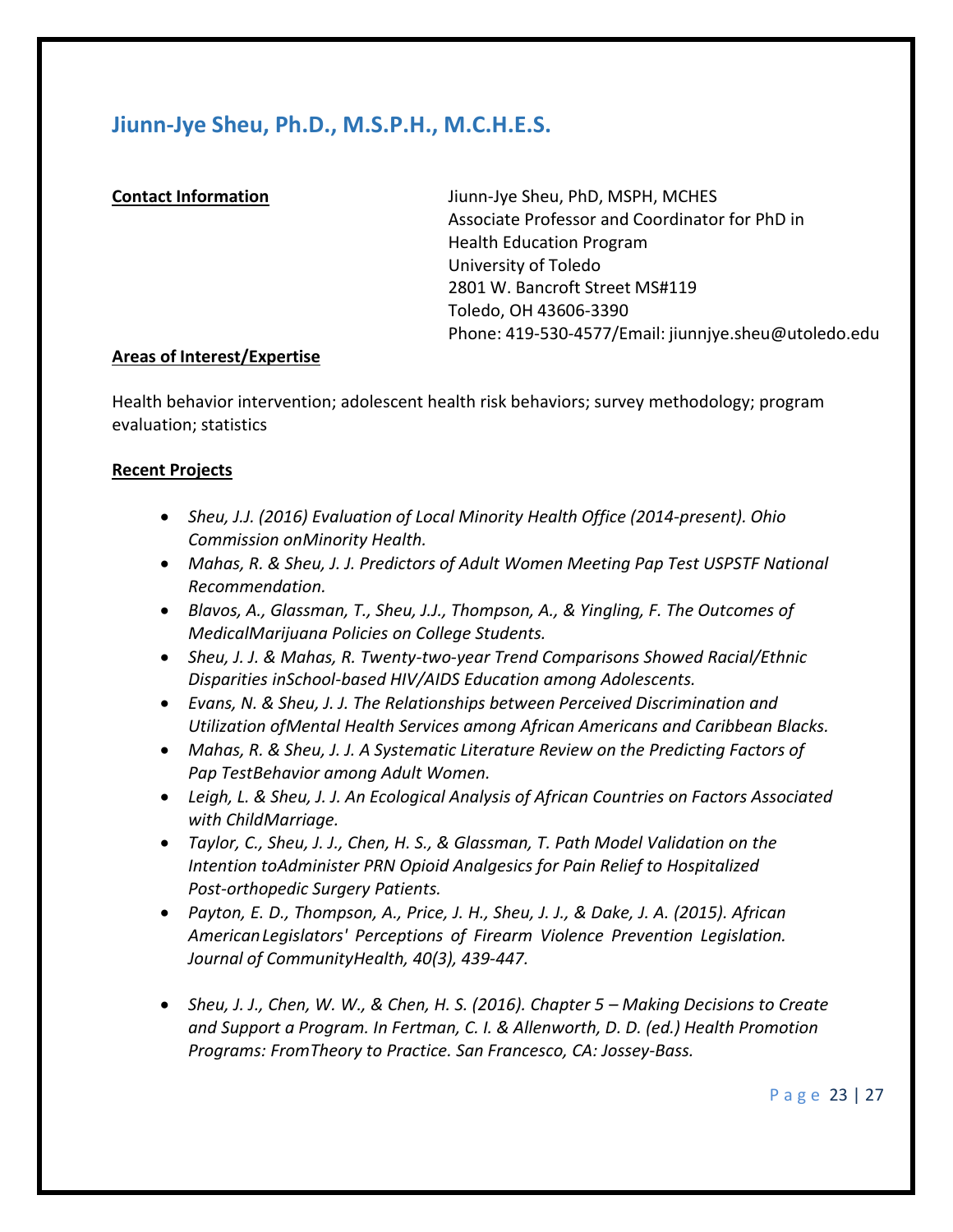## **Jennifer E. Subban, M.U.R.P., Ph.D.**

| <b>Contact Information</b>  | Subban, Jennifer E., MURP, Ph.D. Urban Affairs |
|-----------------------------|------------------------------------------------|
|                             | <b>Wright State University</b>                 |
|                             | Associate Professor Urban Affairs              |
|                             | Director, Nonprofit Leadership Alliance        |
|                             | 1944 Oak Tree Drive                            |
|                             | Kettering, OH 45440                            |
|                             | Phone: 937-554-2795/Email: jesubban@gmail.com  |
| Arose of Interact/Evnertice |                                                |

## **Areas of Interest/Expertise**

Interest: Community Development, Addressing Disparities in Urban Environments,Cultural Competence, Nonprofit/NGO, and Leadership Development

Expertise: Urban and Community Development Community Building & Cultural Competence Nonprofit/NGO Development Community-Based Youth Leadership Development Youth Leadership Development Mentoring

### **Sample Projects**

## **Subban, J. (2015-2016). REEP Evaluator for Health Care Access Now.**

Supported HCAN in developing the logic model for their grant application on diabetes prevention. This includes a focus on both qualitative and quantitative measures. Was an integral part of HCAN's project team to learn about their processes and provide input to ensure that the grant is being executed in ways that support its goals.

## **Subban, J. (2009 – 2016) TOTS (Taking Off to Success) Evaluator**

Evaluate the TOTS program's parenting component in terms of parent satisfaction with the program, evaluation of parents' social capital currency, and process evaluation of the program from both parent and staff perspectives. Related work involves identifying program improvements to support families as they work to support their children's academic success, including new elements for the model used (2-Gen Model) and inter-organizational relationships necessary to ensure that efforts yield the desired outcomes.

## **Subban (2015-2016). Wright LED Community-Based Youth Leadership Institute**

Evaluation research on Wright LEAD South Africa, a Community-Based Youth Leadership Institute implemented with high school youth in Durban, South Africa. Instruments used.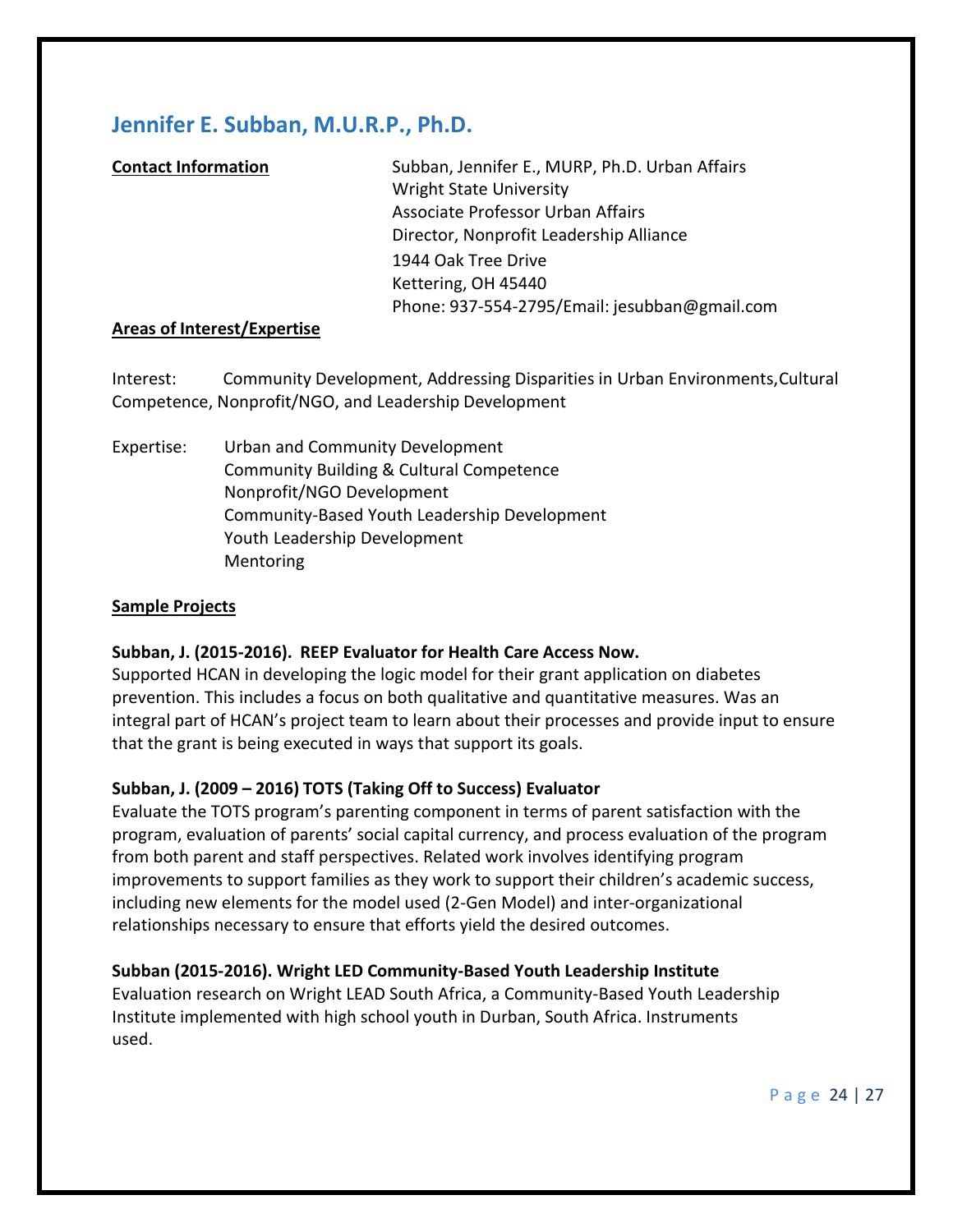Included a leadership survey, the Cross-Cultural Inventory Assessment, and focus group conversations.

## **Subban (2015-2016). Wright LEAD Community-Based Youth Leadership Institute**

Developed a proposal for implementation of a new Community-Based Community Conservation & Community Mapping Institute for the Wright LEAD program to be implemented in Durban, South Africa. Conducted research on community-based conservation and community mapping and used the research to frame the Institute. Developed the evaluation plan for the project. This project extends existing Community-Based Youth Leadership Institutes offered to South African youth annually.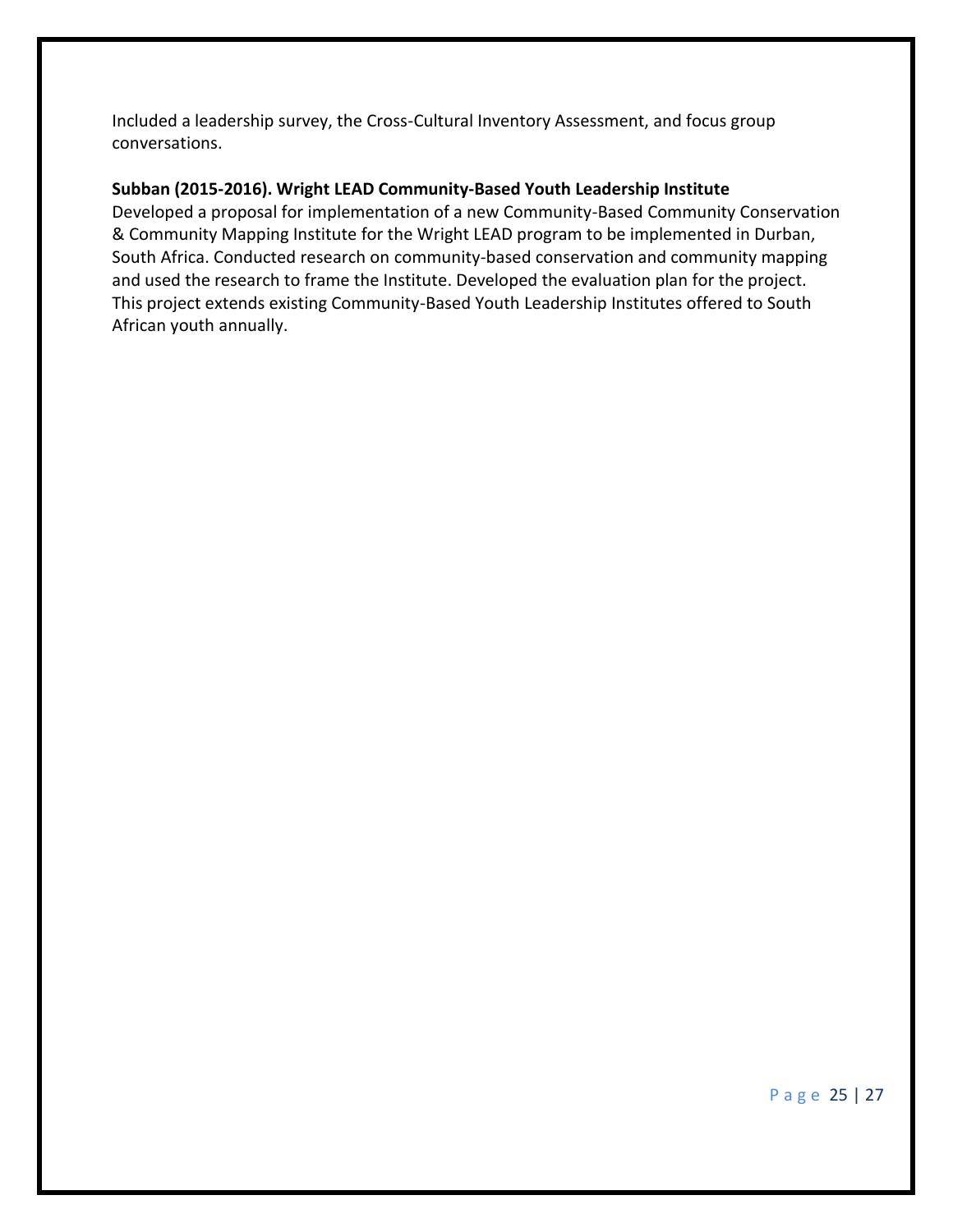## **Visobe Welch, M.B.A., M.P.A.**

**Contact Information** Visobe Welch, M.B.A., M.P.A. Senior Research Project Manager Lorain County Community College, Public Services Institute 1005 Abbe Rd North, Elyria OH 44035 Phone: 440-366-7416 Email: [vwelch@loroainccc.edu](mailto:vwelch@loroainccc.edu)

## **Areas of Interest/Expertise**

Health behavior intervention; HIV prevention, teen pregnancy prevention; survey methodology; infant mortality reduction, program evaluation

## **Sample Recent Projects**

- REEP Panel member, assisting with oversight of the evaluation of Commission's grant funded projects, 2015/2016
- Infant Mortality Reduction- evaluating the Child and Family Health Services Consortium ofLorain County focused on infant mortality, 2015/2016
- Dawson et al (2015) *Building state, academic, and community partnerships to improve health outcomes for racial and ethnic minorities.*
- Mercy Hospital, Ohio Commission on Minority Health funded Diabetes Education andPrevention Program, local evaluator
- Lorain County Urban League, Ohio Commission on Minority Health funded Diabetes Education and Prevention Program, local evaluator
- Lorain County Urban League, Ohio Commission on Minority Health funded Asthma Educationand Prevention Program, local evaluator
- Urban Minority Alcohol and Drug Abuse Outreach Program (UMADAOP), federally funded/SAMHSA HIV/AIDS Prevention and Treatment Project, program evaluator.
- Lorain City, federally/SAMHSA funded, multi-partner, Community Resilience & Recovery Initiative to improve behavioral health outcomes for Lorain City Residents, program evaluator.